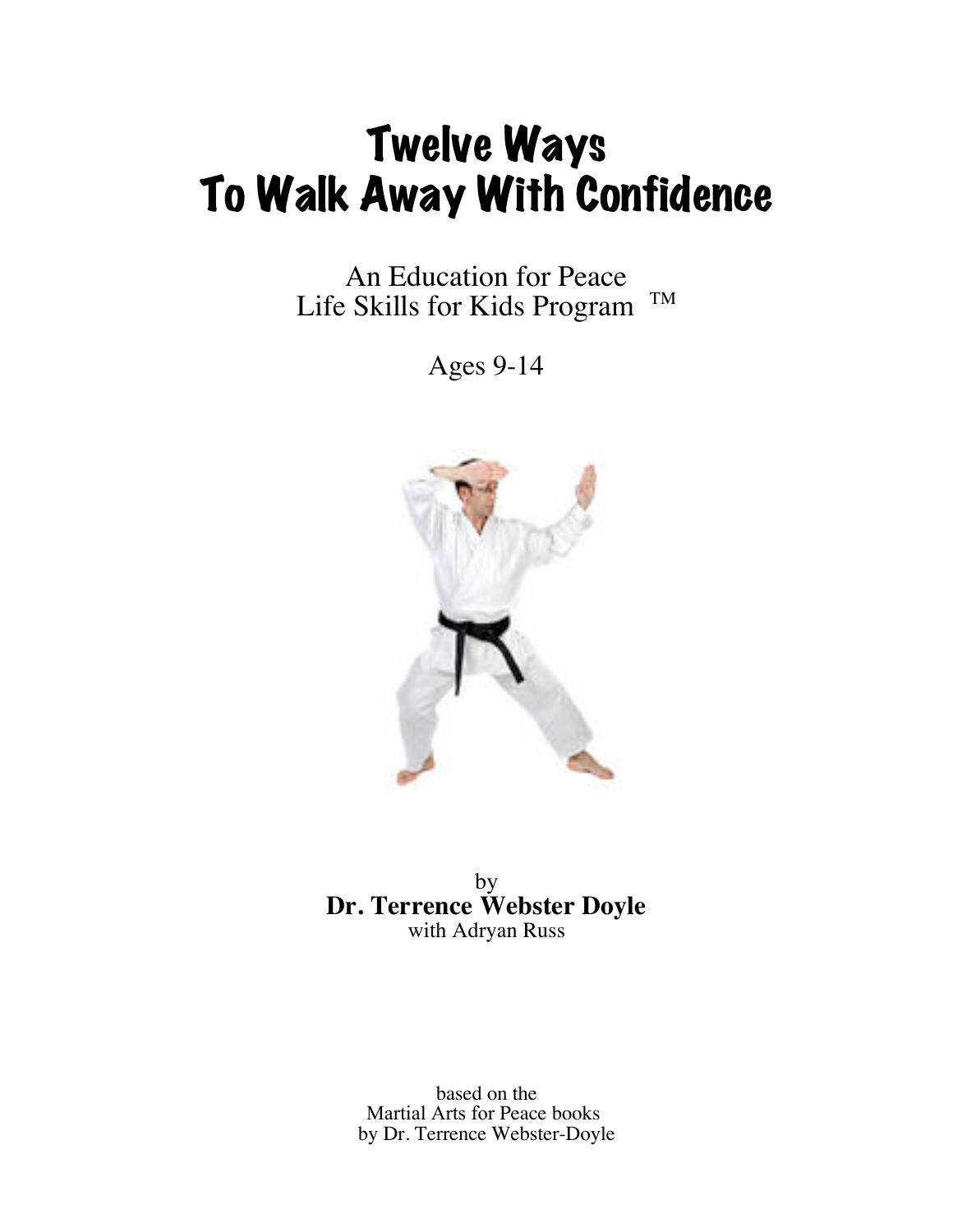## **LESSON 1:** *Make Friends* **A Bully Can Be a Buddy!**

- **1. Ask students the following questions. Encourge them to give you short, quick answers. Remember, you have only 15 minutes per lesson.**
	- ❏ What is a bully? (Someone mean? A bad person?)
	- ❏ What's your reaction when you see a bully?
	- ❏ Have you ever *been* a bully? Why, do you think?
	- ❏ Do you think bullies become bullies because someone once bullied *them*?
	- ❏ Do you think that, at one time or another, we're ALL bullies?
	- ❏ Would you ever treat a bully as a friend instead of an enemy??

- ▲ Think about it. There isn't a bully alive who does not need admiration and respect. Maybe it's not a bad idea to think of a bully as a friend instead of an enemy.
- ▲ Some of the best ways to handle a bully come from understanding that a bully makes demands on people to get a sense of control.
- ▲ If you give a bully a sense of control in a friendly way without either of you getting hurt, you both win.
- $\triangle$  We can stop a bully with our minds, instead of our fists, by making friends.
- ▲ Offer to help a bully in some way, in exchange for no fighting. Make a deal. Make a friend.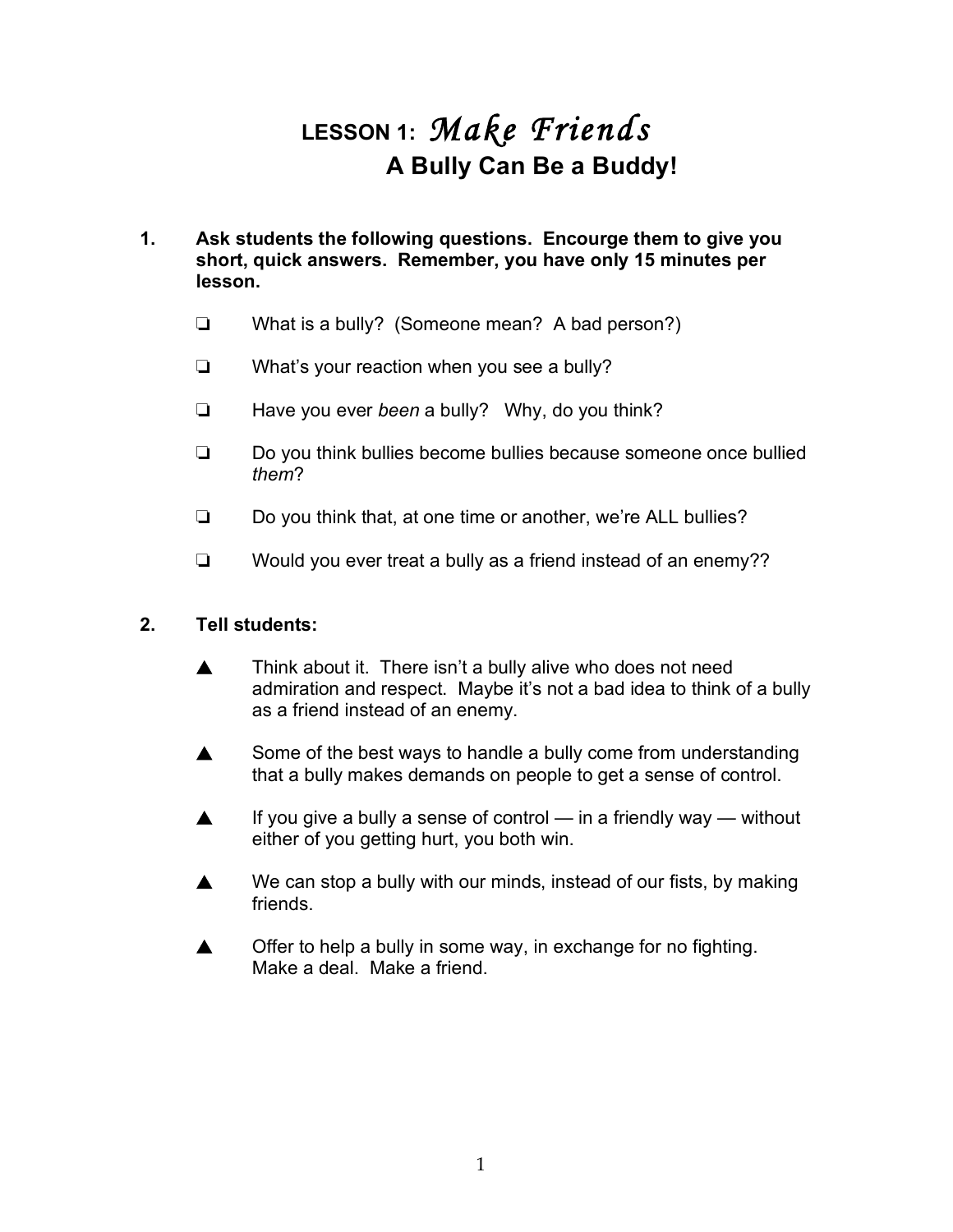### Activity #1: An Exercise Am / A Bully?

✓ Tell students that you're going to walk around the room and say the first part of an unfinished sentence. As you walk around the room, stop and indicate that a certain student should finish the sentence. Tell students there are no "right" or "wrong" answers. Have fun! Move quickly!

**"Am I a bully? The last time I got angry with someone, I . . . . ."**

**"Am I a bully? People get me really upset sometimes, and when they do, I have to . . . ."**

 **"Am I a bully? Sometimes, when I'm really angry, I probably would never DO this, but I feel I would** *really* **like to . . . . ."**

**"Am I a bully? Sometimes, I get very angry, but I don't want people to know I'm angry, so I . . . . ."**

 **"Am I a bully? I enjoy telling people what to do and how to do it, because . . . . ."**

**"Am I a bully? I like feeling strong and pushing other people around because it makes me feel . . . . .**

**"Am I a bully? The thing I really don't like about kids who are smart is . . . . ."**

**"Am I a bully? The thing I really don't like about kids who have lots of friends is . . . ."**

**"I'm going to make friends with a bully today. The way I'm going to do this is . . . ."**

- ✓ Have as much fun with this as you can. Give every student more than one sentence.
- ✓ Make up more of your own sentences that you know will apply specifically to your particular students!

**When we recognize that we ourselves COULD BE or HAVE BEEN a bully, we start to understand how a bully thinks. That's the beginning of our strength our power of perception!**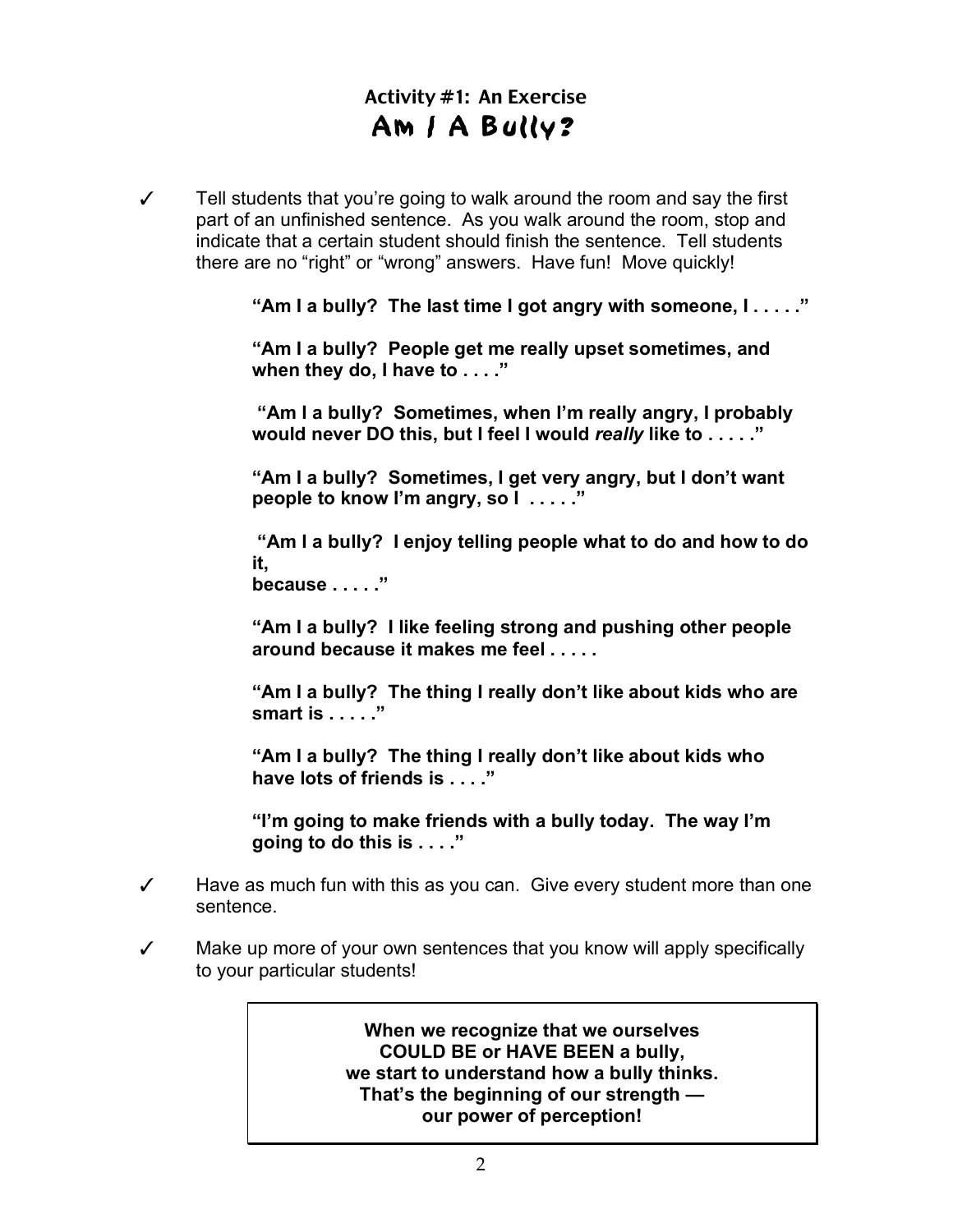## **LESSON 2:** *Use Humor* **This Is a Time for Fun!**

### **1. Ask students the following questions. Remember to encourage them to give you short, quick answers. You have only 15 minutes per lesson!**

- ❏ Why do you think using humor might be good to use with a bully?
- ❏ Do you think using humor might keep a bully's mind off fighting, and keep the situation from getting scary?
- ❏ Do you think that, even if the bully doesn't laugh with you, using humor gives you a chance to take the puffy wind out of the bully's sails?
- ❏ Do you think it might be important to HAVE fun WITH the bully, but not MAKE fun OF the bully? What's the difference?

- ▲ Humor is an individual experience. A joke that you think is funny may not be something another person thinks is funny.
- ▲ The main point of using humor is to distract a bully, and take the bully's mind off threatening thoughts.
- ▲ Whether or not a bully laughs, the idea is to throw the bully off balance, by putting new thoughts in the bully's head.
- ▲ While the bully is thinking about what you're doing, rather than thinking about hurting you, this gives you time to think about your next move.
- ▲ Some people are natural joke-tellers and some are not. Just know that as long as you don't make fun OF the bully, your distraction might stop a possible fight — and that's your number-one goal!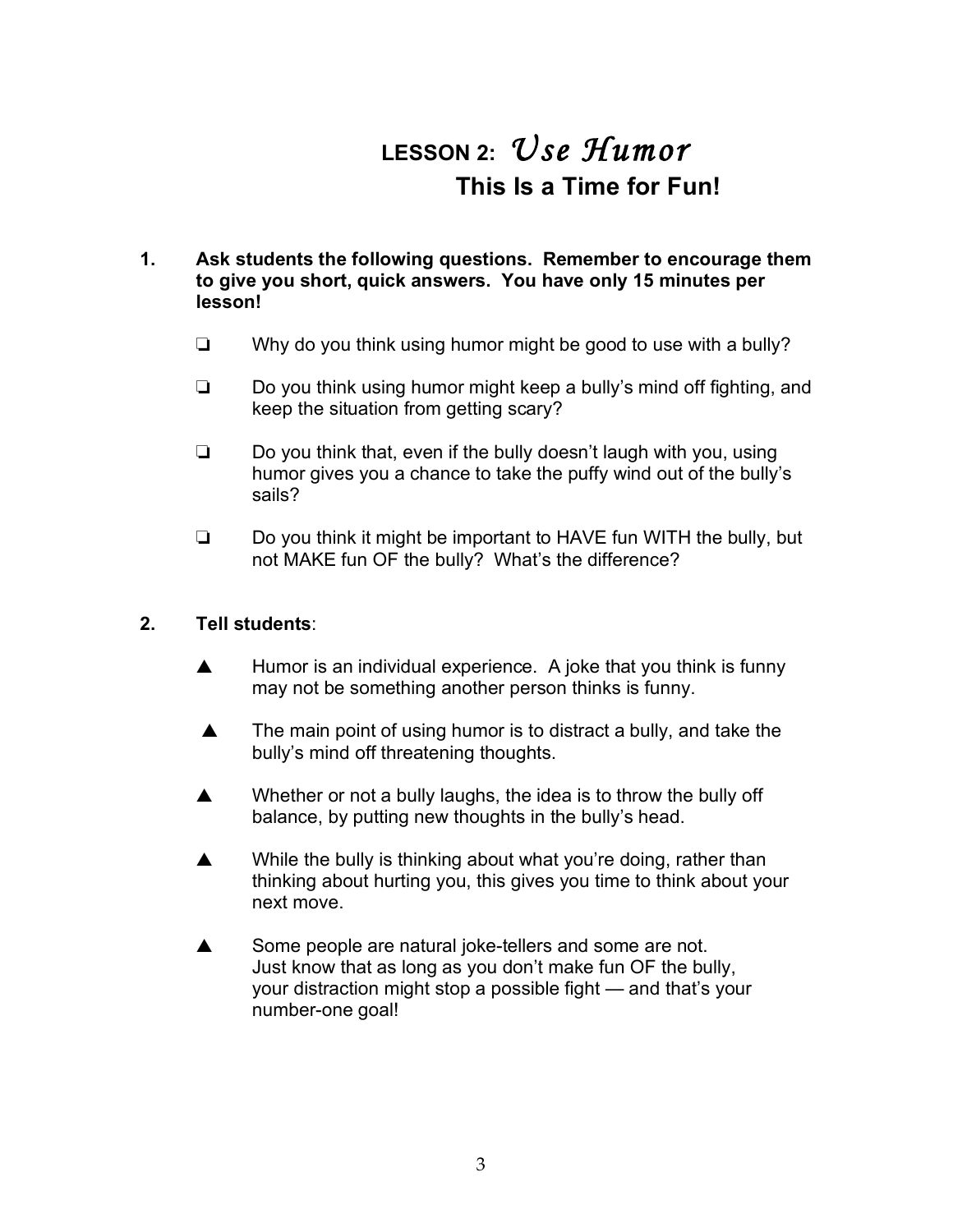### Activity #2: A Roleplay I Don't Get It!

- ✓ **BEFORE CLASS,** make **TWO PHOTOCOPIES** of the roleplay on the following two pages.
- ✓ Ask for two Volunteers to play the parts of **TWEEDLE-DEE** and **TWEEDLE-DUM**.
	- ❏ Remind Volunteers that any word*s* in parentheses ( ) or in *italics*  are directions to the Volunteer and should not be read out loud.
	- ❏ Tell Volunteers to get into their parts and to have fun with the roleplay!

### ✓ **DO ROLEPLAY!**

- ✓ **AFTER ROLEPLAY**, thank the Volunteers. Ask the following questions. Always encourage students to think quickly, and to freely respond with whatever thoughts enter their minds.
	- 1. Did Tweedle-Dee use humor with the bully?
	- 2. Do you think the humor worked? Why?
	- 3. Did Tweedle-Dum believe that the money was phony?
	- 4. What happened to the bully's thought process when Tweedle-Dee plucked the dollar bill from behind the bully's ear?
	- 5. Did Tweedle-Dee's action distract the bully?
	- 6. Did the bully laugh? Did the bully think this was funny?
	- 7. Did the use of this prank work anyway? Did it stop a fight?
	- 8. Do you think you have to really be funny with a bully, or do you think that the use of humor — any kind — does the job?
	- 9. Do you think the use of humor made Tweedle-Dee feel good? Feel more confident? Have more time to think of other ways to keep the bully from getting violent?

### ✓ **Thank Volunteers and class for their good work.**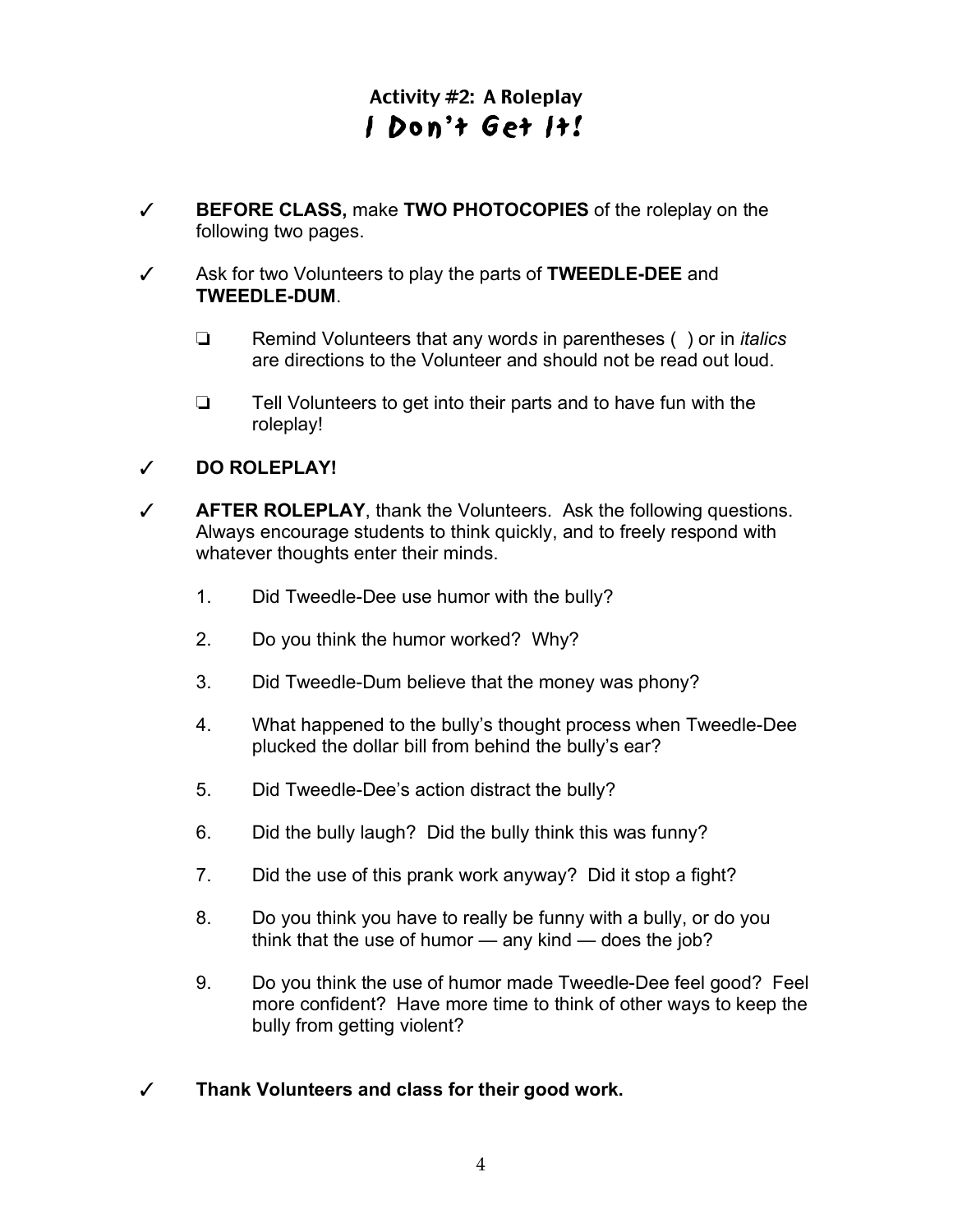### **ROLEPLAY** I Don't Get It!

### **TWEEDLE-DEE**

Uh-oh! Here comes that bully Tweedle-Dum. He's going to ask for money again and threaten to beat me up if I don't give him any. Maybe I can use some kind of trick!

### **TWEEDLE-DUM**

(*Looks tough*:) Well, hello there, my rich friend. You're the buddy who's going to give me a couple of bucks for my lunch — RIGHT?!

### **TWEEDLE-DEE**

Look, Tweedle-Dum, you must think the money I have grows on trees or something, but look! *(He pretends to draw a dollar bill from behind Tweedle-Dum's ear.)* It grows on you instead!

### **TWEEDLE-DUM**

What? What are you doing? Give me that dollar bill!

### **TWEEDLE-DEE**

Yeah, sure. But you should know it's funny money.

### **TWEEDLE-DUM**

What do you mean, it's funny money.

#### **TWEEDLE-DEE**

It's not real. I bought it at a toy store.

#### **TWEEDLE-DUM**

You did?

#### **TWEEDLE-DEE**

It's a really good copy, isn't it?

#### **TWEEDLE-DUM**

Gimme that! Let me see! *(Examines the bill closely.)*

#### **TWEEDLE-DEE**

Yes, you can get a hundred of these for 5 cents at the toy store up the street. Isn't that amazing?

#### **TWEEDLE-DUM**

This looks real, you twerp. Are you making fun of me?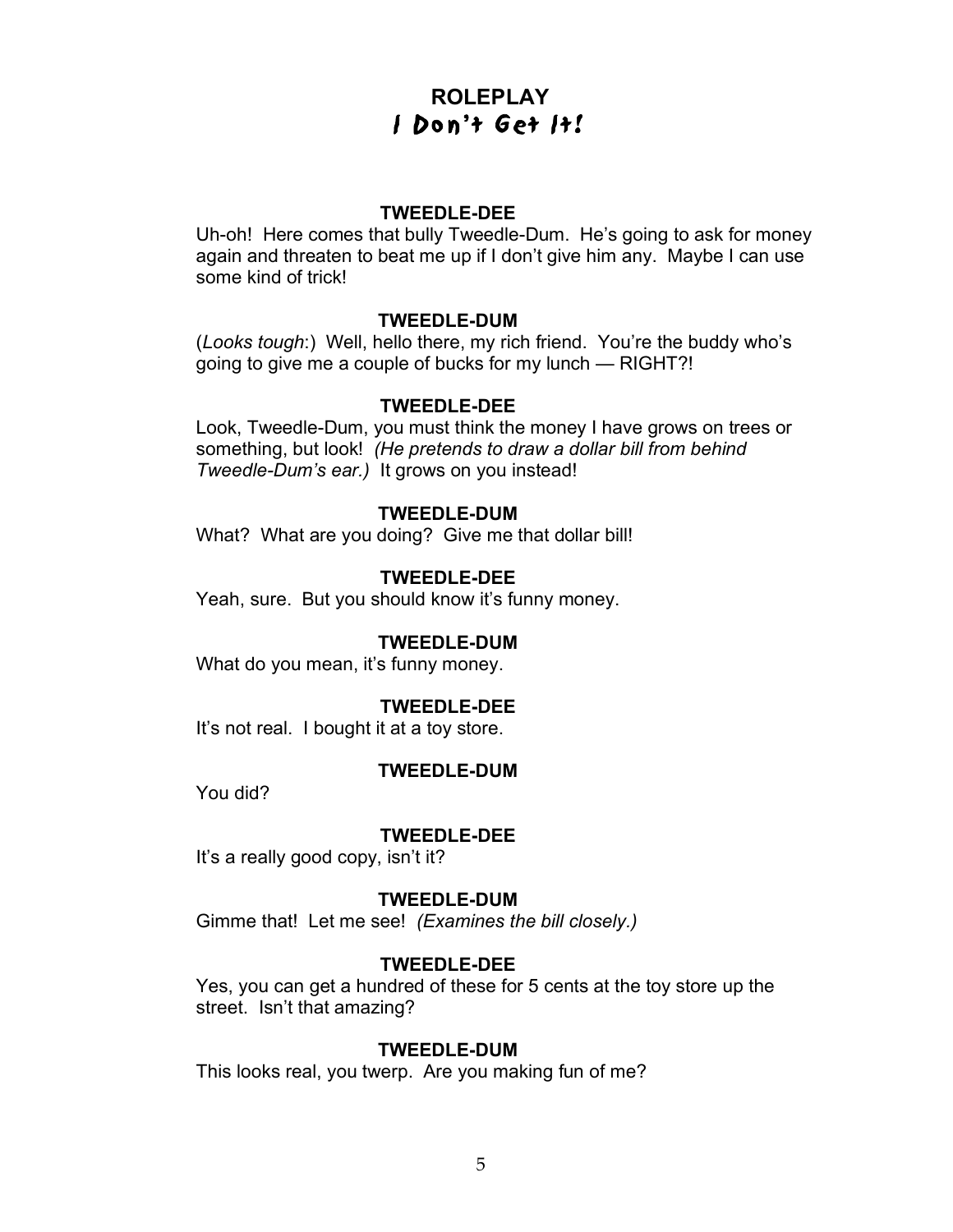### **TWEEDLE-DEE**

Of course not! Okay, okay. You win. It's real.

### **TWEEDLE-DUM**

No, it's not! Now you're tricking me again!

### **TWEEDLE-DEE**

Well, you didn't believe me when I said it was funny money, and now you don't believe me when I say it's real.

#### **TWEEDLE-DUM**

*(Throws dollar bill back at Tweedle-Dee.)* Take this phony money, you stupid kid! Get out of my sight before I punch you!

### **TWEEDLE-DEE**

*(Picks up his dollar bill.)* Anything you say, Tweedle-Dum. Anything you say. See you at the 5-cent store!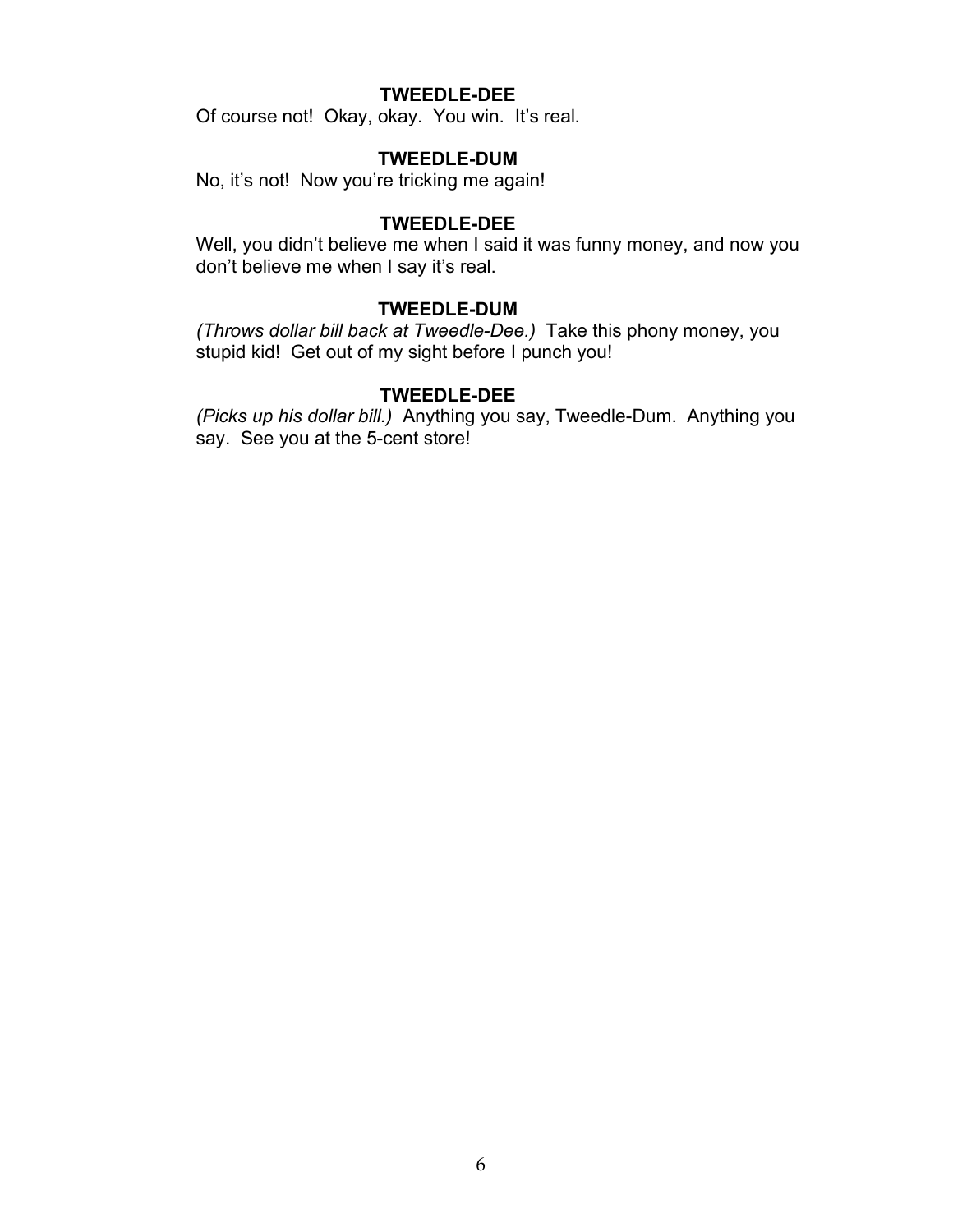## **LESSON 3:** *Walk Away* **Act Instead of React!**

### **1. Ask students the following questions. Encourge them to give you short, quick answers. Remember, you have only 15 minutes per lesson!**

- ❏ Have you ever listened to a bully call you names, or be mean, or threaten you — and you did nothing but walk away?
- ❏ What do you think would happen if you did nothing but walk away?
- ❏ Do you think the bully would come after you?
- ❏ Do you think the bully would just let you go?
- ❏ Do you think the bully would be surprised?
- ❏ Is it good to surprise a bully? Why do you think so?

- ▲ When a bully acts mean by, say for example, calling us a name, and then we call the bully a name too, as a reply — we are REACTING to what that bully did. The bully ACTS, and we RE-act.
- ▲ When a bully acts mean, and we ignore the bully, agree with the bully, are nice to the bully, or walk away from the bully — we do something the bully does not expect. Rather than REACT to the bully, we ACT based on our own thoughts and feelings.
- ▲ Any time we think for ourselves and ACT instead of REACT we strengthen our Mental Self-Defense™ skills.
- ▲ By thinking up and doing the unexpected, we exercise our brains with new, creative, unanticipated thoughts, which makes us mentally stronger!
- ▲ Walking away from a bully doing nothing else but walking away — is one of the best ways to bamboozle a bully. The bully expects you to stay and shudder in fear, but instead, you turn and walk away, which shows great personal confidence and strength!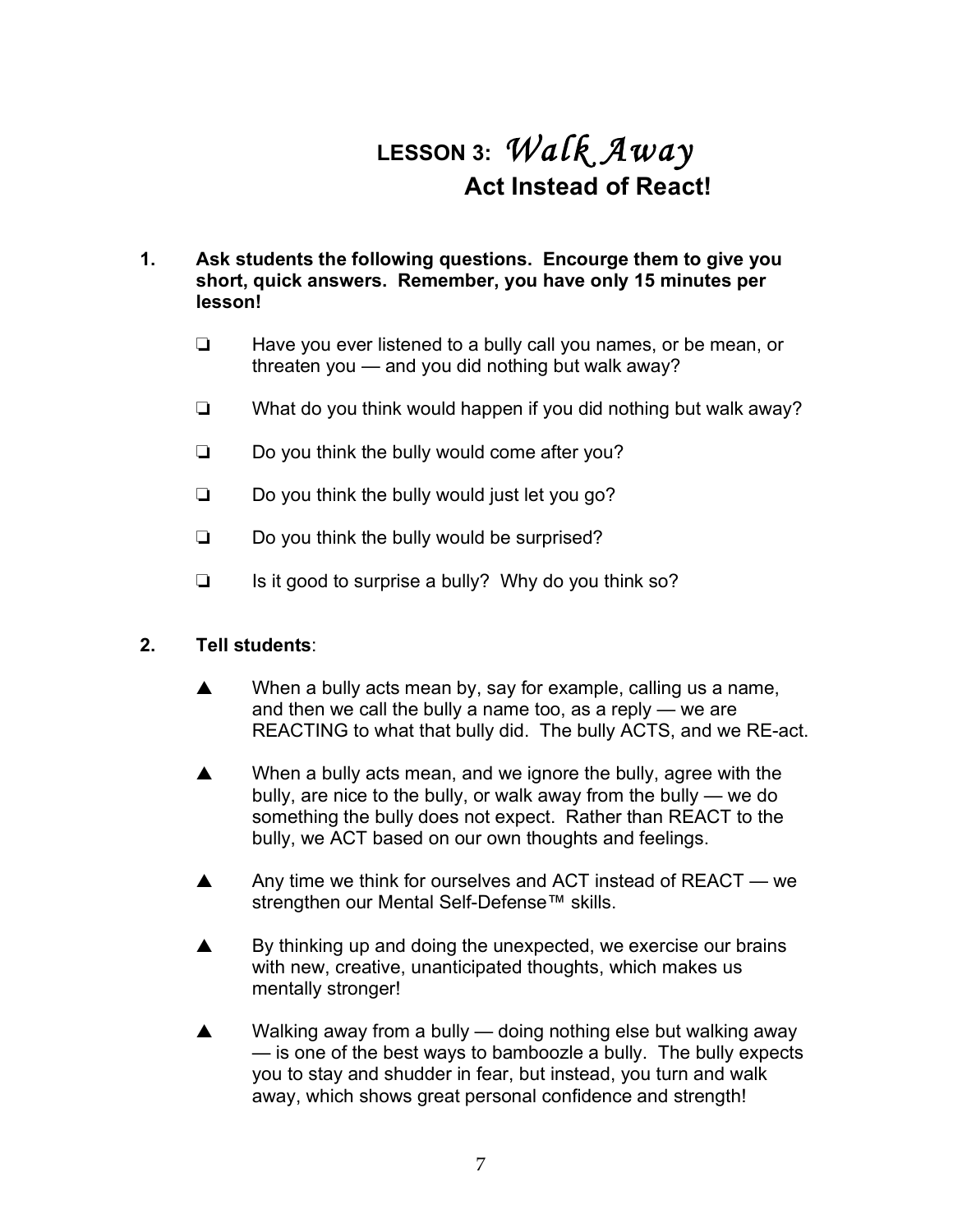### Activity #3: A Roleplay Say Noth ing!

- ✓ **BEFORE CLASS,** make **TWO PHOTOCOPIES** of the roleplay on the following page.
- ✓ Ask for two Volunteers to play the parts of **BABBLER** and **STROLLER**.
	- ❏ Remind Volunteers that any word*s* in parentheses ( ) or in *italics*  are directions to the Volunteer and should not be read out loud.
	- ❏ Tell Volunteers to get into their parts and to have fun with the roleplay!

### ✓ **DO ROLEPLAY!**

- ✓ **AFTER ROLEPLAY**, thank the Volunteers. Ask the following questions. Always encourage students to **think quickly**, and to **freely respond** with whatever thoughts enter their minds.
	- 1. Do you think that Babbler had control of this situation?
	- 2. Why do you think so?
	- 3. Do you think that Stroller had control of this situation?
	- 4. Why do you think so?
	- 5. What was Babbler focused on? Getting Stroller to do what Babbler wanted?
	- 6. Where was Stroller's focus?
	- 7. Do you think just walking away is a good tactic to use with a bully? Why do you think so?
	- 8. Do you think that with some bullies, you could walk away, but you might need to be prepared to do something more?
	- 9. Babbler, the bully, demanded a certain kind of attention. Do you think this bully has been a victim in the past? What would you guess would be some possible ways this bully has been a victim?

### ✓ **Thank Volunteers and class for their good work.**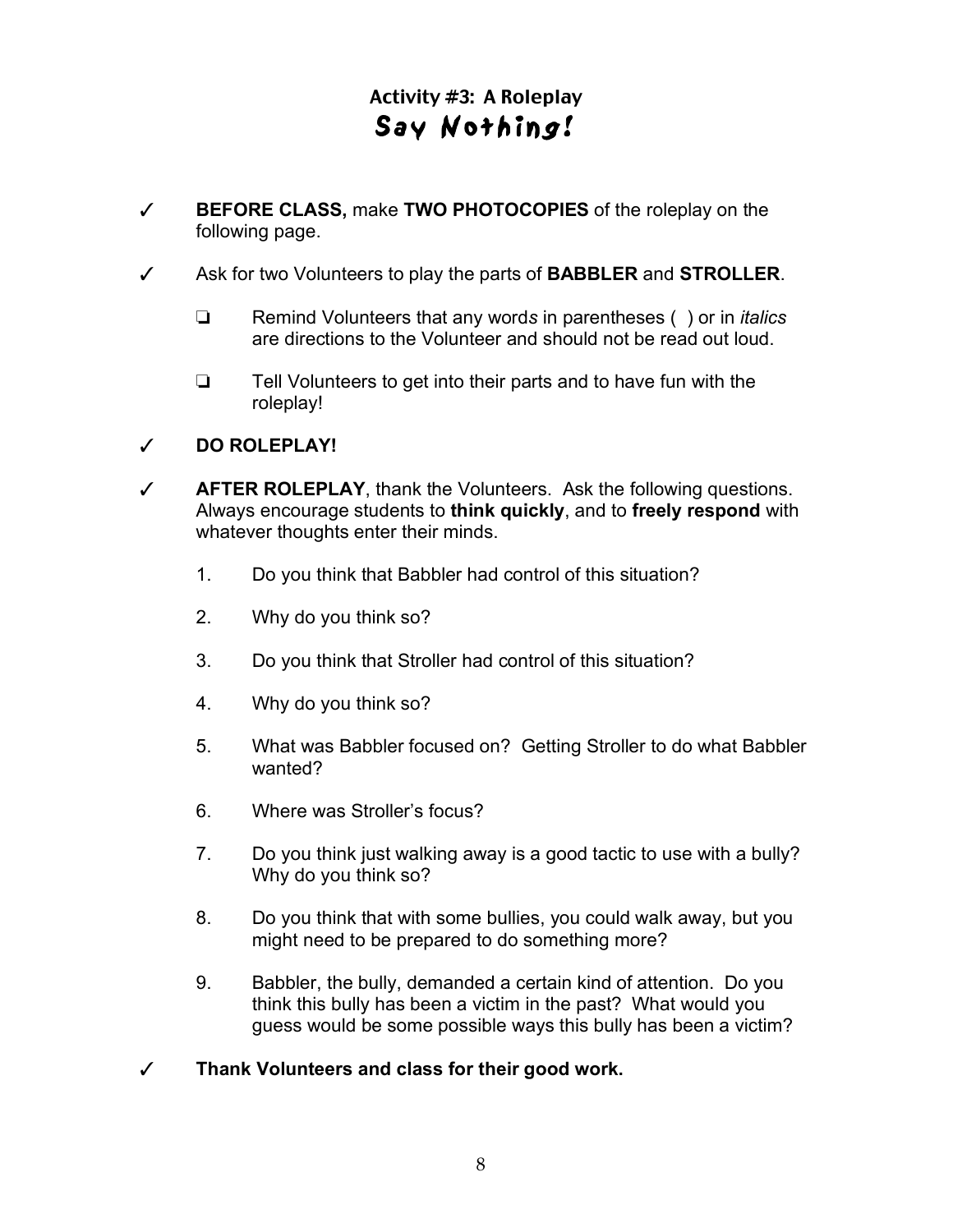### **ROLEPLAY** Say Nothing!

### **BABBLER**

*(Shouts:)* Stroller! Hey, Stroller! I've been looking for you all day!

### **STROLLER**

*(Stops, looks at Babbler and says nothing.)*

### **BABBLER**

*(Shouts:)* You made a fool out of me in history class today, and I'm gonna pay you back!

### **STROLLER**

*(Just stands there, continues to look at Babbler and says nothing.)*

### **BABBLER**

Everybody laughed at me when I told you to stand there and wait, and you just left! Do you not understand who's the boss around here!

### **STROLLER**

 *(Looks at Babbler and starts to walk away.)*

### **BABBLER**

*(Shouts and gets angrier and angrier:)* You idiot! You don't have any guts, do you! You think you're so smart, don't you! Well, I know and everybody knows that you're a freaking coward, because you won't fight me.

### **STROLLER**

*(Keeps walking, showing no sign of emotion.)*

### **BABBLER**

Well, guess what! Everyone knows I can beat you up, and there's no reason to prove it!!! That's why you walk off, isn't it!!! You're scared I'm gonna beat you to a pulp, aren't you!!!

### **STROLLER**

 *(Looks at Babbler, turns and walks away, and says softly:)* The highest goal of a martial artist is to stop a fight. I'd like nothing better than to show this fool who's boss — and that's what I'm doing. There will be no fight, because I'm controlling this situation! *(Smiles to self:)* Say nothing, say nothing, say nothing!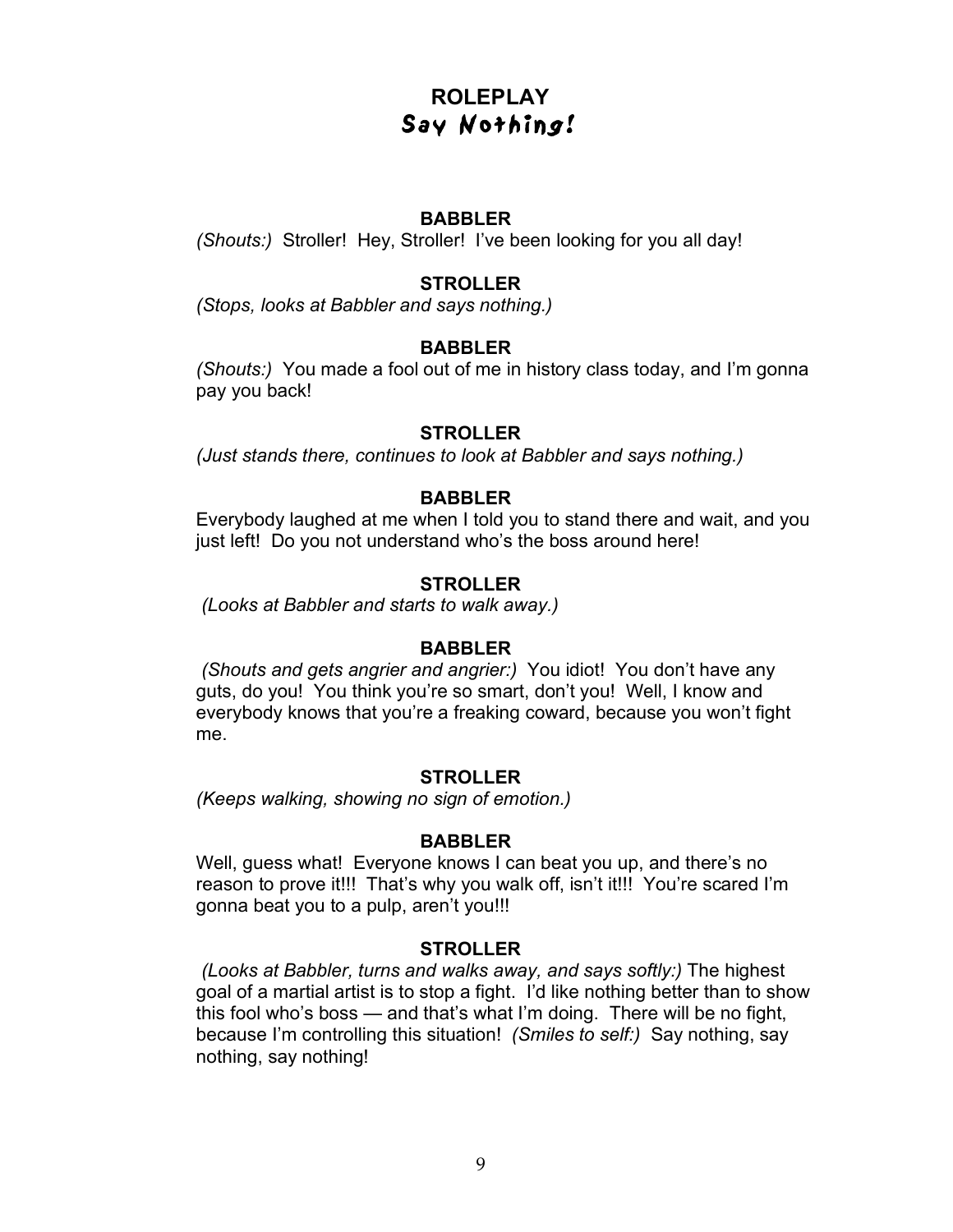## **LESSON 4:** *Use Cleverness* **The Mind Is Stronger Than the Body !**

### **1. Tell students the following. Move quickly! Remember, you have only 15 minutes per lesson!**

- ▲ Sometimes, just walking away is enough. Other times, cleverly talking a bully out of being violent can be a very strong move.
- ▲ Since our highest goal is always to prevent a fight, the use of clever conversation calls upon your creative imagination to fool a bully, and can often stop a fight before it starts.
- ▲ When our main goal is to *stop* a fight, we use whatever method we can to get us there.

### **2. Continuing to move quickly, ask students:**

- ❏ What are some ways your creative imagination is telling you, right now, to get a bully to not fight, to not hurt you — or anyone else?
- ❏ Could you pretend to only speak another language?
- ❏ Could you say you have poison ivy?
- ❏ Could you say you are sick and have a communicable disease?

- ▲ When we hurt, sometimes our instinct is to hurt back, but that's not our only choice! We can ACT instead of REACT!
- ▲ Thinking of something clever, in the moment, that keeps a bully from attacking is a pretty amazing act!
- ▲ It's good to practice thinking in the moment for this very reason! The more we practice, the stronger our minds and bodies become!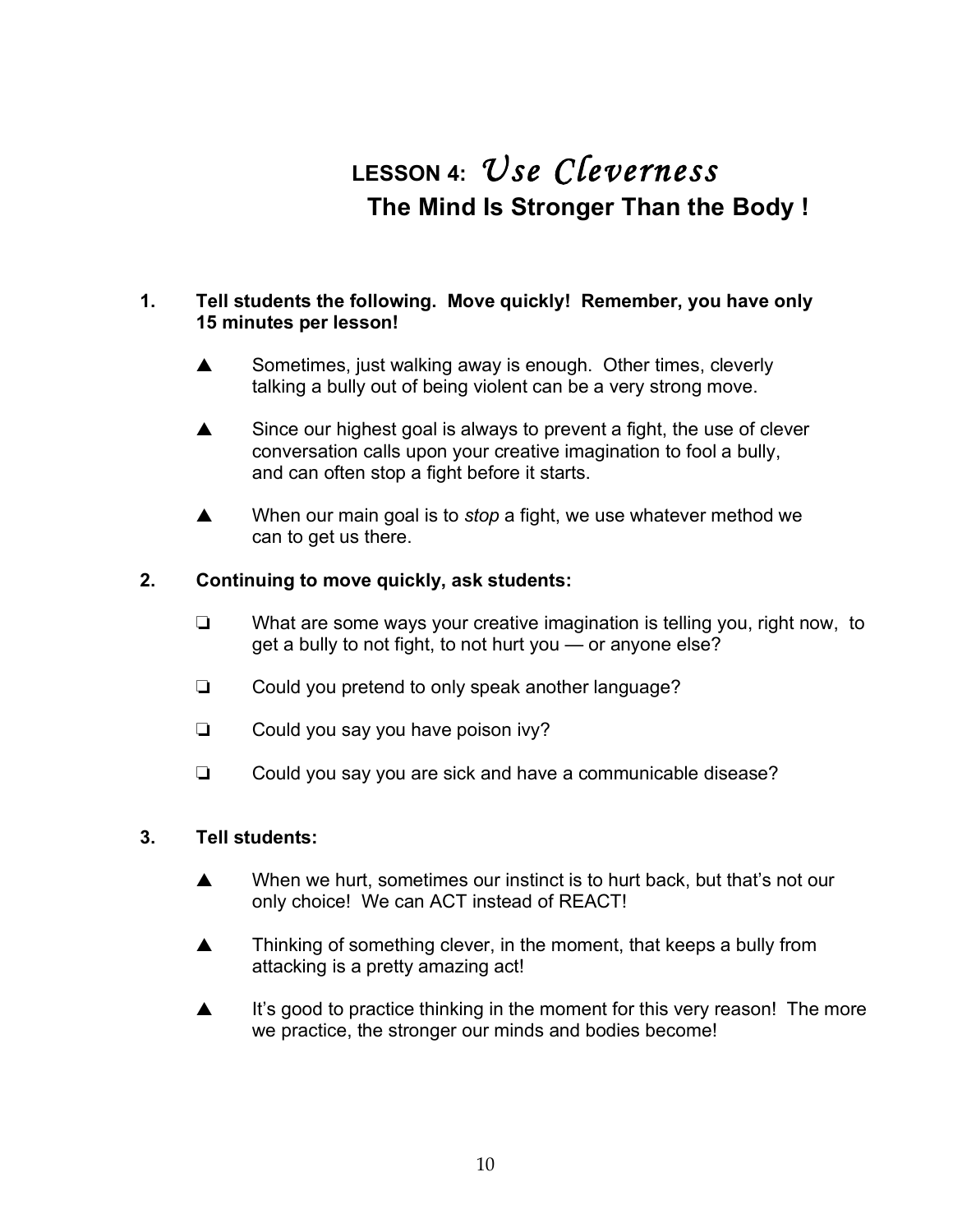### Activity #4: An Exercise I Can Be Clever!

✓ Tell students that you're going to walk around the room and say the first part of an unfinished sentence. As you walk around the room, stop and indicate that a certain student should finish the sentence. Tell students there are no "right" or "wrong" answers. Have fun! Move quickly!

> **"I can be clever! If a bully demands that I hand over my money, I can . . . . ."**

**"I can be clever! When a bully comes after me and looks pretty threatening, I can try to . . . ."**

 **"I can be clever! There are some adult bullies I know, and sometimes I have to do what they tell me. But when it's something I really don't want to do, I know I can . . . . ."**

**"I can be clever! I know a bully who is really annoying. I'm trying to picture this bully as a friend instead of an enemy. To try to make this bully more of a friend, I could . . . . ."**

 **"I can be clever! The best thing anyone can do when threatened by a bully is to . . . . ."**

**"I can be clever! There's a dog that barks at me on my way home. This dog is a bully! He's huge and his bark is scary. The next time I pass this dog, I think I'll . . . . .**

**"I can be clever! Bullies like to have their way. I think the best way to get a bully calm is to . . . . ."**

**"I can be clever! I can do whatever a bully least expects. This one bully I know would least expect me to . . . ."**

**"I'm going to make friends with a bully today. The clever way I'm going to do this is . . . ."**

- ✓ Make up more of your own sentences that you know will apply specifically to your particular students!
- ✓ When we practice being clever in potential bully situations, our power to overcome a bully gets stronger and stronger!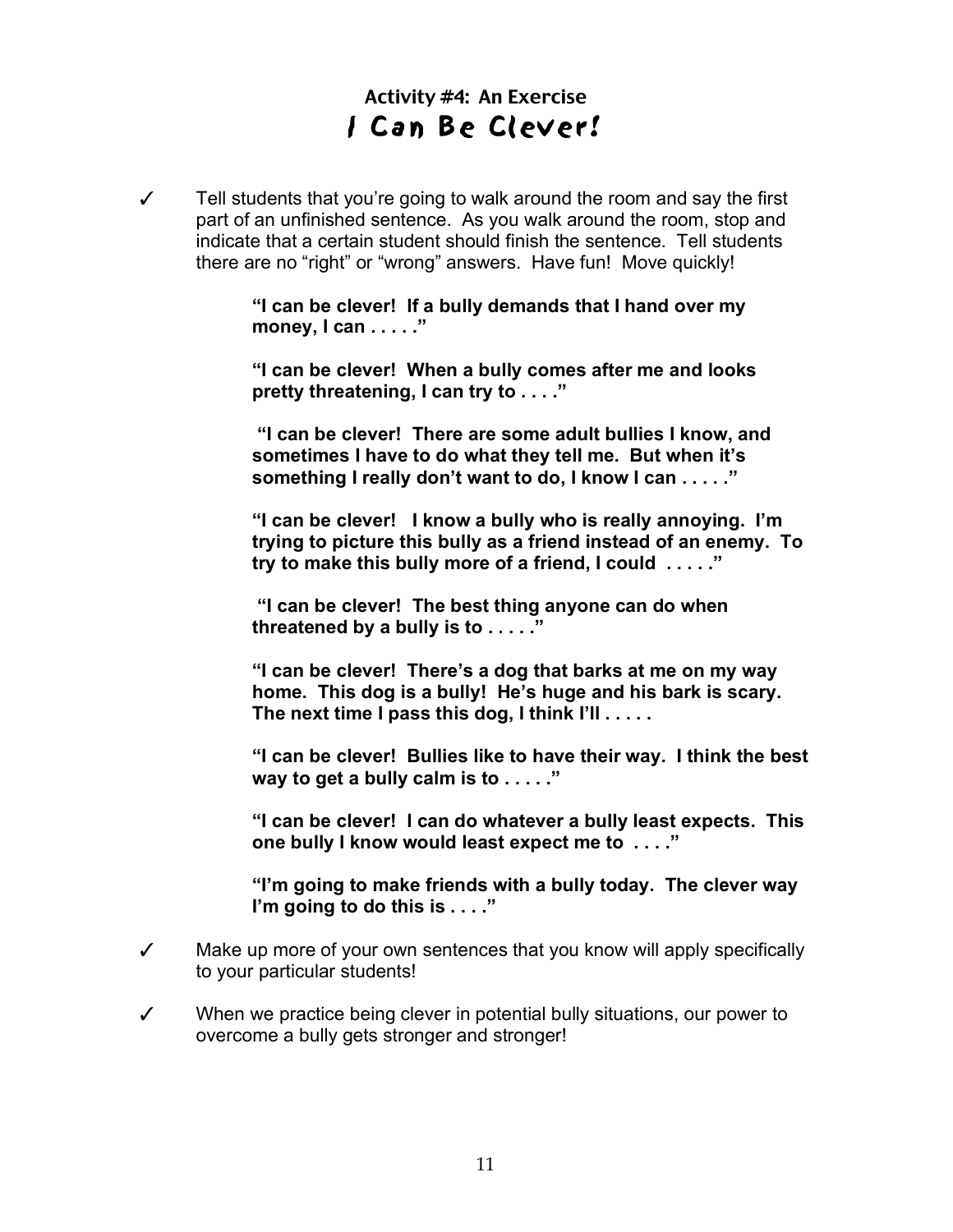## **LESSON 5:** *Agree with the Bully* **Yield Right of Way !**

### **1. Ask students the following questions. Remember: short, quick answers!**

- ❏ Did you know that the most important thing you can learn in the martial arts is respect?
- ❏ Do you know what respect means?
- ❏ Do you think the act of respect is a way to show people you like them, or honor them?

- ▲ In the martial arts, one way we demonstrate respect is by bowing (demonstrate). We place our head lower than that of the person to whom we bow. This is a great sign of respect.
- ▲ It is not healthy to think of the act of respect as something we MUST do. In fact, showing respect is something we WANT to do because it feels good inside — like when someone is nice to you, and you want to be nice back.
- ▲ While breaking boards and bricks and doing flying kicks in the air are powerful physical skills, the most important part of martial arts is learning how to be *aware* of people and things around you — and how to *get along* with other people.
- ▲ When we agree with a bully, we show respect. In the act of agreeing, we prevent conflict between ourselves and the bully. This demonstrates our *respect* for peace and our *understanding* that this bully may need someone to agree with!
- ▲ Agreeing with a bully immediately stops the conflict between you and allows you to walk away with confidence.
- ▲ Agreeing with a bully can be a very powerful move!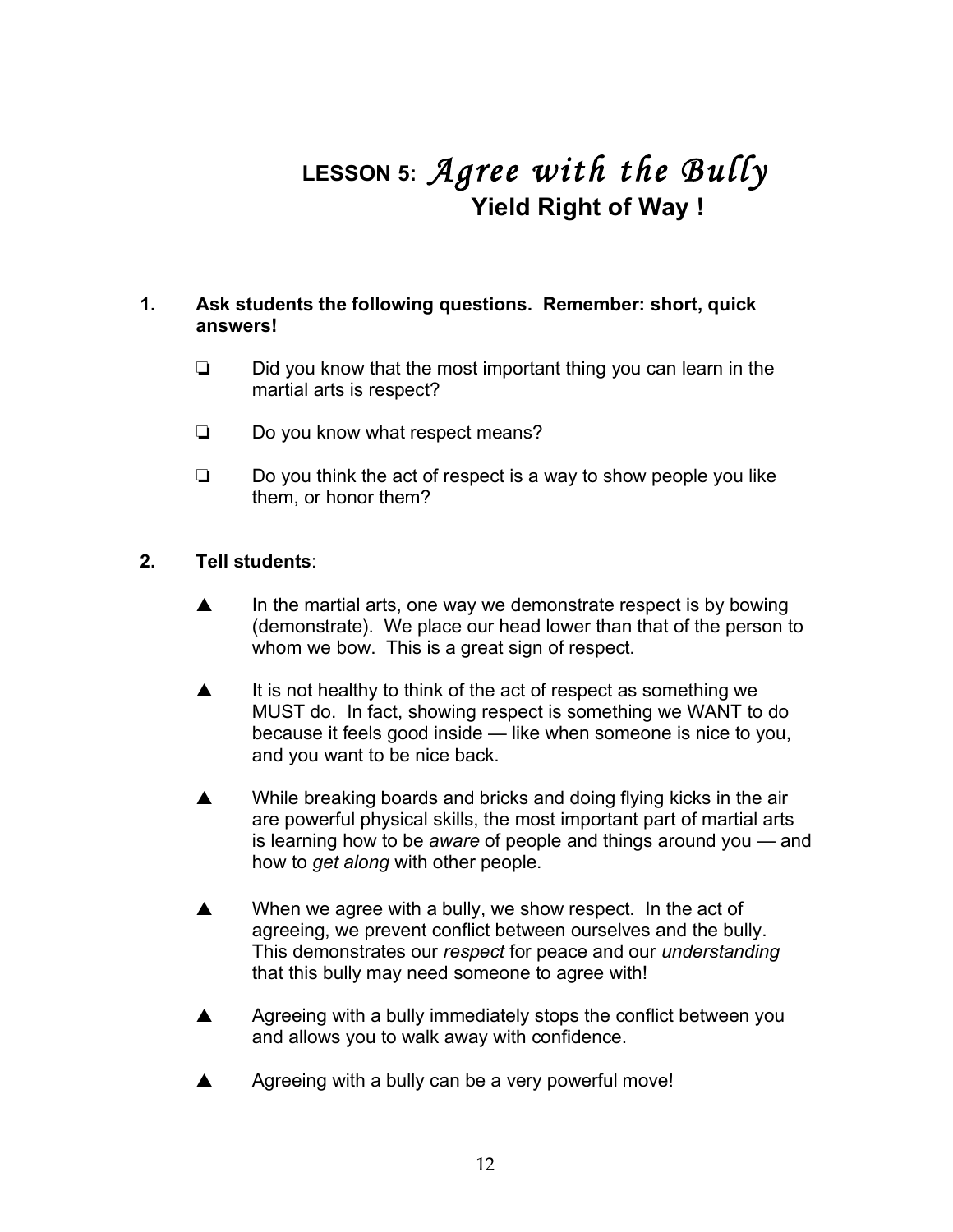### Activity #5: A Roleplay Okay! You're Right!

- ✓ **BEFORE ROLEPLAY,** make a few **PHOTOCOPIES** of the roleplay on the following page. Then, tell students:
	- 1. Every day there are people, places and things that can trigger a reaction in us to fight.
	- 2. When we become familiar with how this reaction is triggered, we get better at preventing it from happening!

Ask **TWO STUDENTS** to come to class early and be willing to **practice agreeing** with a bully.

Ask for **ANOTHER TWO STUDENTS** to be bullies and to **practice shouting insults** at these students.

### ✓ **DO ROLEPLAY (see next page).**

- ✓ **AFTER ROLEPLAY**, ask all students:
	- 1. Did any of the insults or mean words get to you?
	- 2. What was running through your mind when you heard these words?
	- 3. What did you tell yourself about these words and thoughts?
	- 4. For those of you who yelled insults, how did it feel to say mean things and put this other person down?
	- 5. Did it make you feel better?
	- 6. Did it resolve any conflict in your mind?
	- 7. Did you feel like a bully?
	- 8. Were your mean words facts or did you make them up?
	- 9. Would you rather IGNORE a bully, or AGREE with a bully?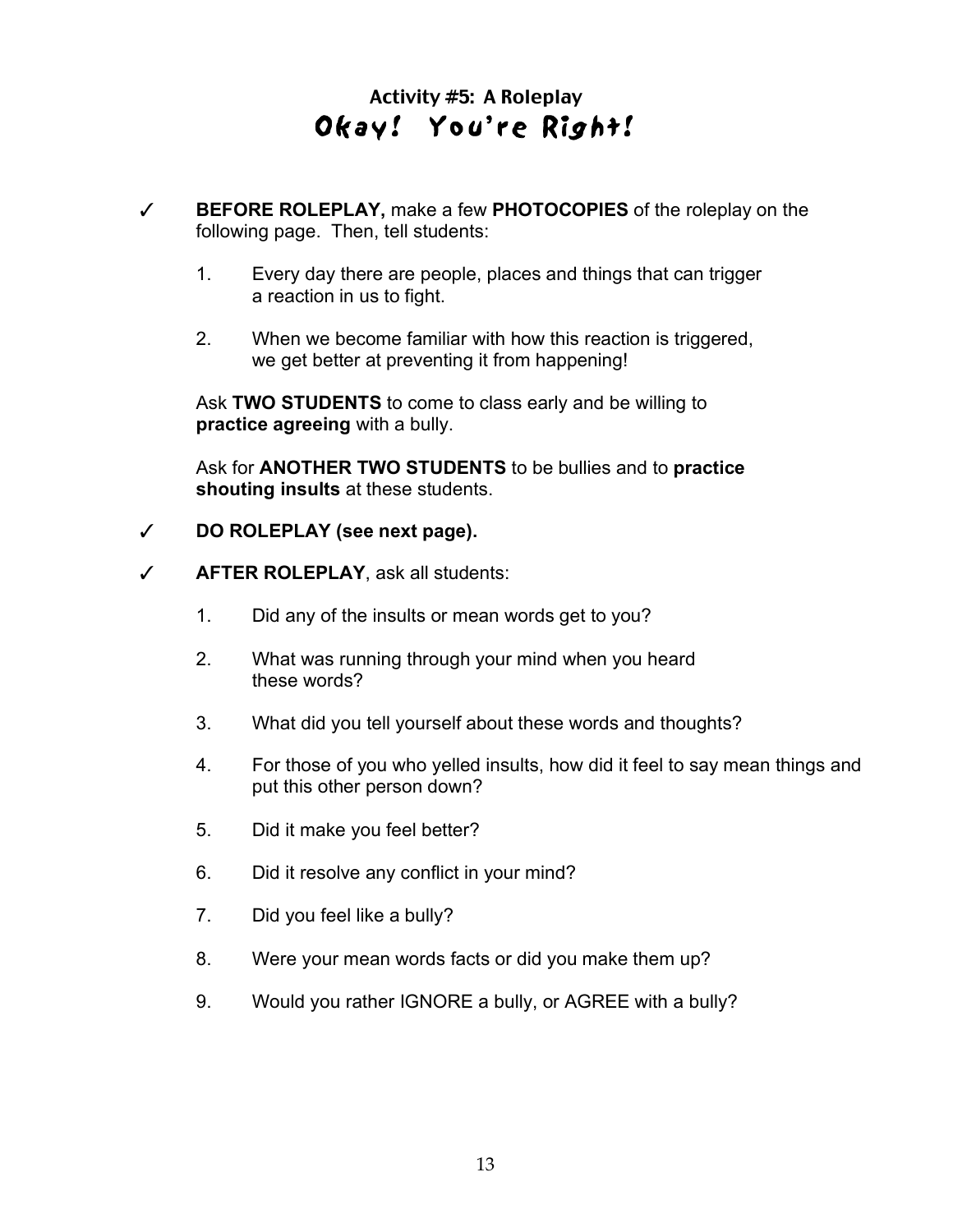### **ROLEPLAY** Okay! You're Right!

### **BULLY #1**

*(Shout an insult at the Volunteer. Make it up! Shout it loud. Be angry! Call this student a name!)*

#### **VOLUNTEER #1**

**Okay! You're right! You are absolutely right when you say that about me. That's exactly how I am. I have always been that way. Maybe I always will be that way. You are right! Your words don't upset me. I am the one who controls my feelings — not you.**

#### **BULLY #2**

*(Shout an insult at the Volunteer. Shout it loud. Be angry! Call this student a name!)*

### **VOLUNTEER #2**

**Whenever I want to, I can take a trip inside my mind and find lots of fascinating places there. It's calm, peaceful, safe and I know I'm in good company. My mind understands that you believe what you are saying is true. Okay! You're right! But know that I won't fight!**

#### ◆ ◆ ◆

- ✓ Continue in this way, encouraging students to come up, one at a time to be a BULLY shouting an insult, or a VOLUNTEER who agrees with the Bully.
- ✓ Give the VOLUNTEER the opportunity to respond peacefully and calmly every time a BULLY tries to create conflict.
- ✓ Make up some dialogue for the students.
- ✓ Allow the VOLUNTEER to use this dialogue. Just make sure that the "insults" are not too mean, saying real hurtful things to some of the kids who may feel sensitive to certain insults. Also, make sure they do not use swear words.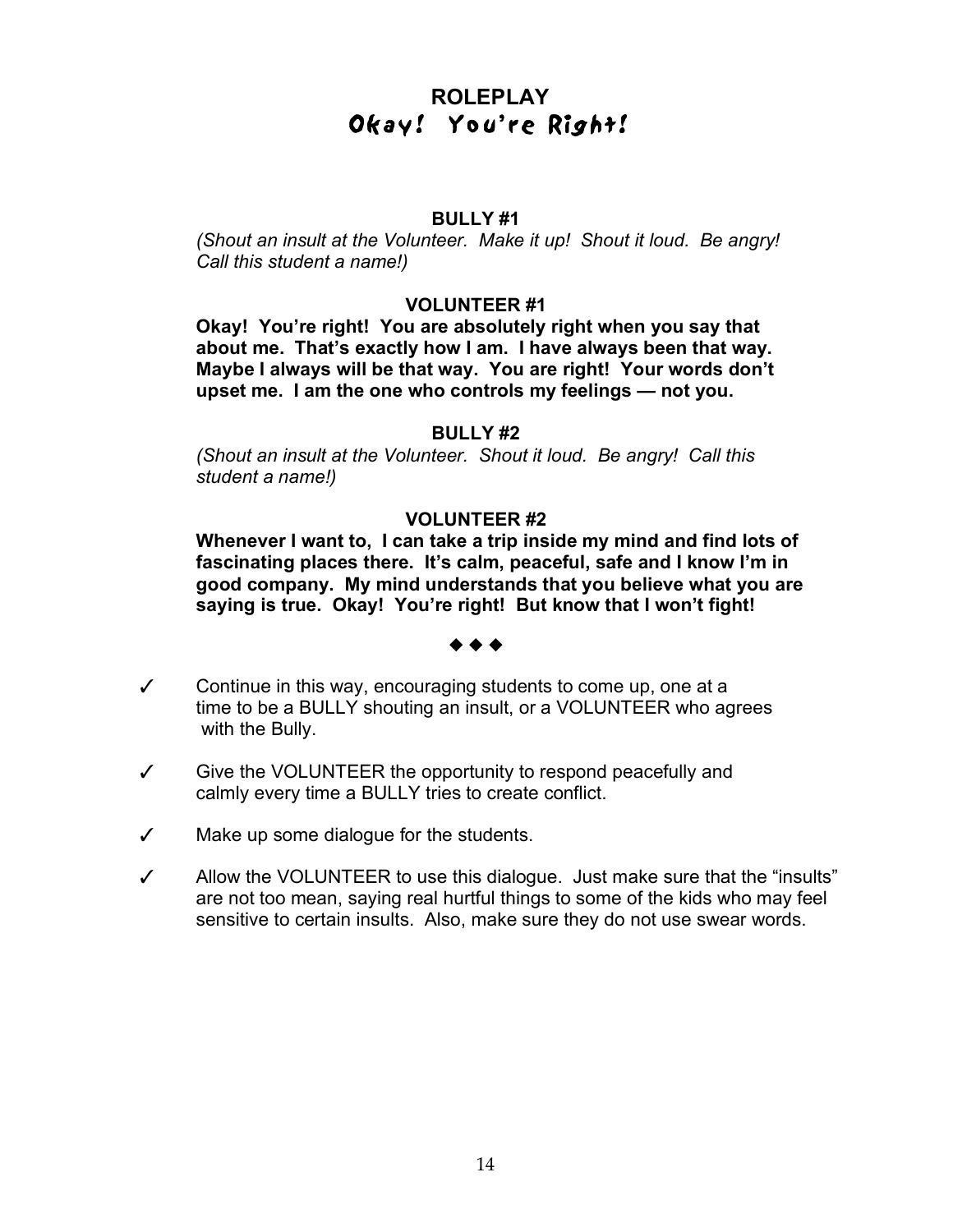## **LESSON 6:** *Refuse To Fight* **Just Say No!**

### **1. Ask students the following. Move quickly and passionately! Get them excited about what you have to say!**

- ❏ When we are *aware* that something around us is going to happen, often we can *prevent* it from happening! For example, if we are *aware* that a bully is getting ready to push or shove us, we have lots of choices! You know many of them already! What are they?
	- ✓ Try to make friends!
	- ✓ Use humor with the bully!
	- ✓ Walk away!
	- ✓ Use cleverness to get away!
	- $\checkmark$  Agree with the bully!
	- And....we can absolutely and completely refuse to fight!
- ❏ It isn't always easy to make the right choice for a situation, but with practice do you think we get better and stronger?
- ❏ How many people does it take to have a fight? One? Two? Does it take one to start it, and another to complete it?
- ❏ What about a fight inside your mind? Does that take only one person?
- ❏ If you refuse to fight, can there BE a fight?
- ❏ Do you think it takes a powerful mind to recognize our anger or hurt, and NOT REACT?
- ❏ Do you think that turning your back, walking away, and refusing to fight even when friends are watching — takes great mental strength?
- ❏ Have you ever seen a movie or TV program in which someone refuses to fight? Do people on TV always fight?
- ❏ Do you think, when we refuse to fight, that decision can stop conflict in an instant? Isn't it amazing, to be able to stop conflict in an instant?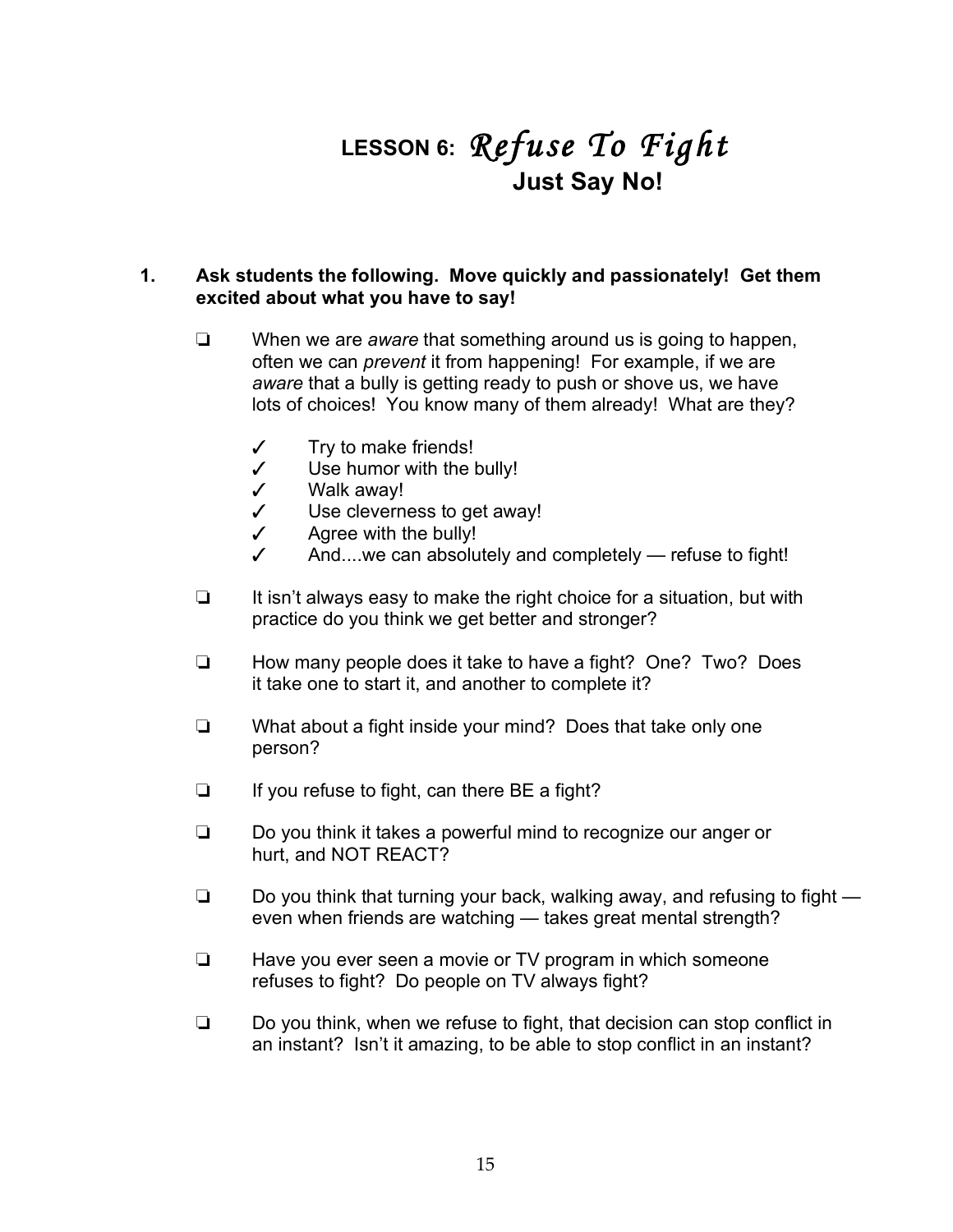### Activity #6: An Exercise "I Won't Fight!"

| ✓ | Ask students - and encourage all responses: |                                                                                                                                                                                 |  |
|---|---------------------------------------------|---------------------------------------------------------------------------------------------------------------------------------------------------------------------------------|--|
|   | 1.                                          | What is the angriest you've ever been?                                                                                                                                          |  |
|   | 2.                                          | What's something you can think of that would make you<br>angry enough to fight?                                                                                                 |  |
|   | 3.                                          | If you were challenged to a fight, would you find it difficult to<br>refuse to fight?                                                                                           |  |
|   |                                             | Do the following exercise with your students. Ask them to<br>complete the following sentences quickly and spontaneously.<br>There are no right or wrong answers. Just have fun! |  |
|   | $\Box$                                      |                                                                                                                                                                                 |  |
|   | $\Box$                                      |                                                                                                                                                                                 |  |
|   |                                             | When someone calls me names, I                                                                                                                                                  |  |
|   | $\Box$                                      |                                                                                                                                                                                 |  |
|   | $\Box$                                      | I hate when                                                                                                                                                                     |  |
|   | $\Box$                                      |                                                                                                                                                                                 |  |
|   | $\Box$                                      | What really upsets me at school is ______________________                                                                                                                       |  |
|   | ❏                                           |                                                                                                                                                                                 |  |
| ✓ |                                             | It's okay to use the above statements over and over, but take the<br>time to make up some of your own that you know fit your students!                                          |  |

✓ **Congratulate students on their good work!**

Give every student a chance to participate!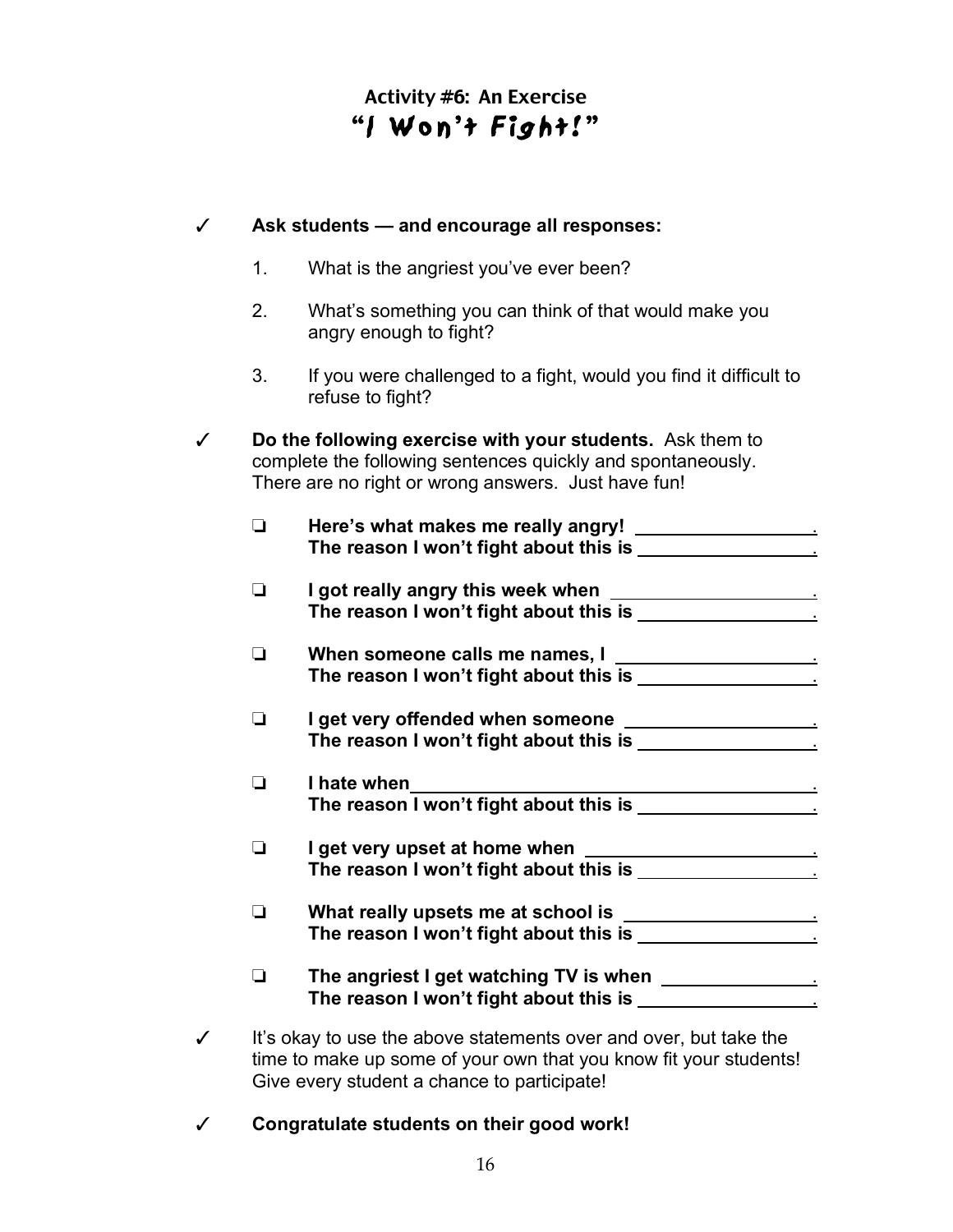## **LESSON 7:** *Stand Up to the Bully* **Let's See That Confidence!**

### **1. Ask students the following. Move quickly! Get them excited!**

- ❏ With an accurate attitude and with practiced mental strength, do you think you have the power to "stand up" to a bully?
- ❏ Do you think you can focus so you can **see** why a bully is upset —and tell the bully, with words, with your body, with how you present yourself — that you do *not* want to be bullied ever again?
- ❏ Do you think you have the *confidence* to stand up to a bully, so that the bully can sense that you are strong, self-assured, and positive about your capabilities?
- ❏ Do you think that a bully who expects you to be afraid might back off if you are able to "stand up" to the bully with this kind of strength and self-assuredness?
- ❏ If you stand up to a bully and lose, do you think you'll feel better than if you give in? Why?

### **2. Tell students, with strength and confidence:**

- ▲ When you make a decision to stand up to a bully with your face, your body, your mind, your voice — your focus is to let the bully know that you're not going to take the bullying anymore.
- ▲ "Standing up" to a bully is a very strong position to take. It can work very well, but it can also make some bullies even angrier than they were before.
- ▲ You must decide if you think this alternative will work for you. If a bully does get angrier, you can always be prepared to try something else!
- ▲ Your first goal is always to stop a fight, if you possibly can, before it begins. When you stand up to a bully, sometimes you stop the fight, and sometimes you don't. Be careful!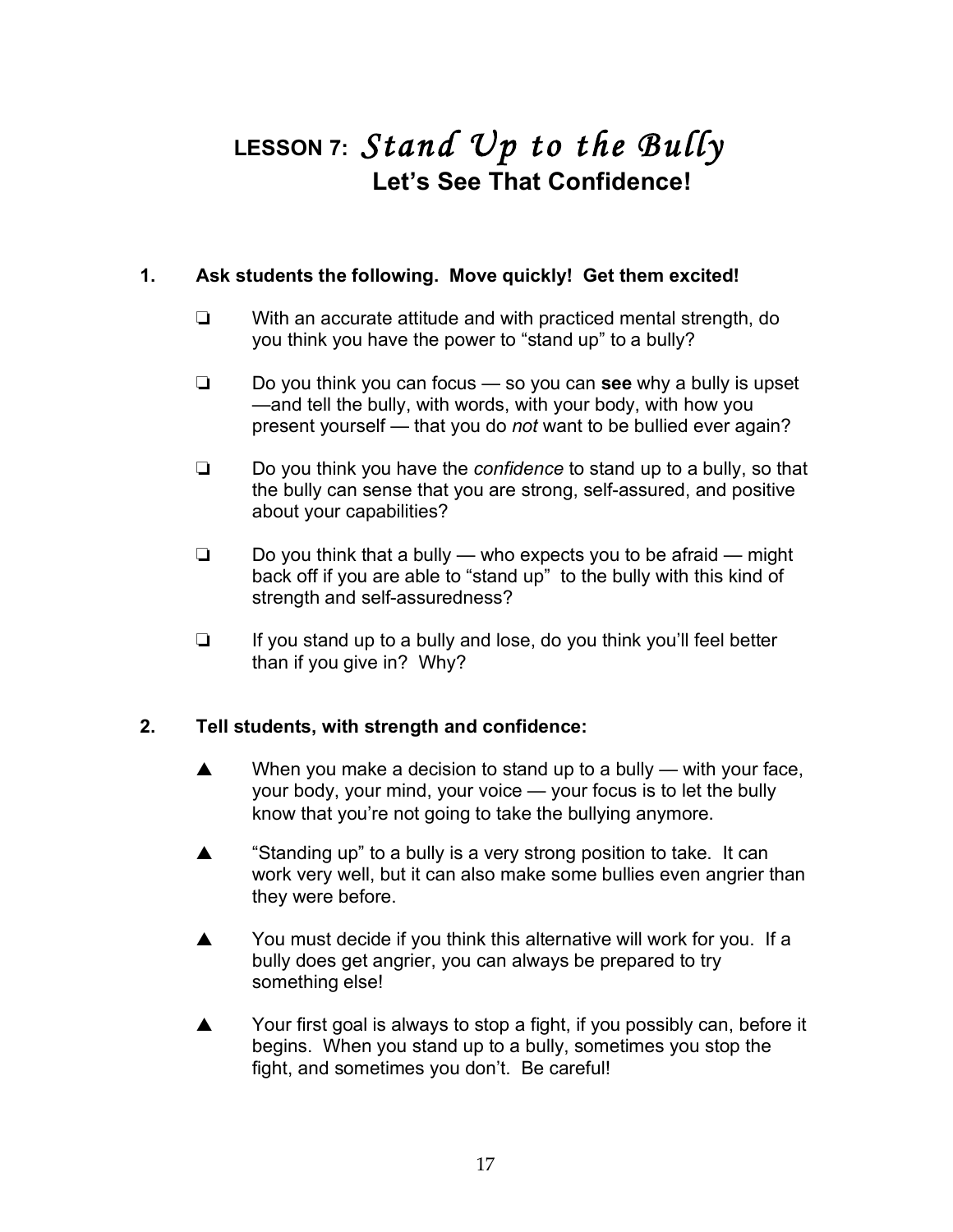### Activity #7: A Roleplay "L isten!"

✓ **BEFORE ROLEPLAY,** make **TWO PHOTOCOPIES** of the roleplay on the following page. Ask **TWO STUDENTS** to be Volunteers to act out the roleplay on the following page.

### ✓ **Tell students:**

- 1. We never know how a bully is going to act or react. When we **focus**, however, we become **aware** of signals — facial expressions, body language, and tone of voice.
- 2. The more practice we get **observing** rather than fighting back, the stronger our minds become.
- 3. When we make a **decision** to stand up to a bully, it is our focus that lets the bully know that we're not going to stand for his or her bullying anymore — not one second longer.

### ✓ **DO ROLEPLAY (next page).**

### ✓ **AFTER ROLEPLAY, ask students:**

- 1. What do you think of the way Sammie stood up to Bobbie?
- 2. Who do you think was the most powerful?
- 3. Who maintained a high level of focus?
- 4. Do you think one person surprised the other? Which one?
- 5. Do you think Sammie became a bully when he "stood up" to Bobbie?
- 6. Did Sammie handle the situation in a non-bully-like way?
- 7. How would you handle this situation if you were Sammie?
- 8. How would you handle this situation if you were Bobbie?
- 9. Can you see yourself "standing up" to a bully and making it work?
- ✓ **Congratulate students on their mental strength!**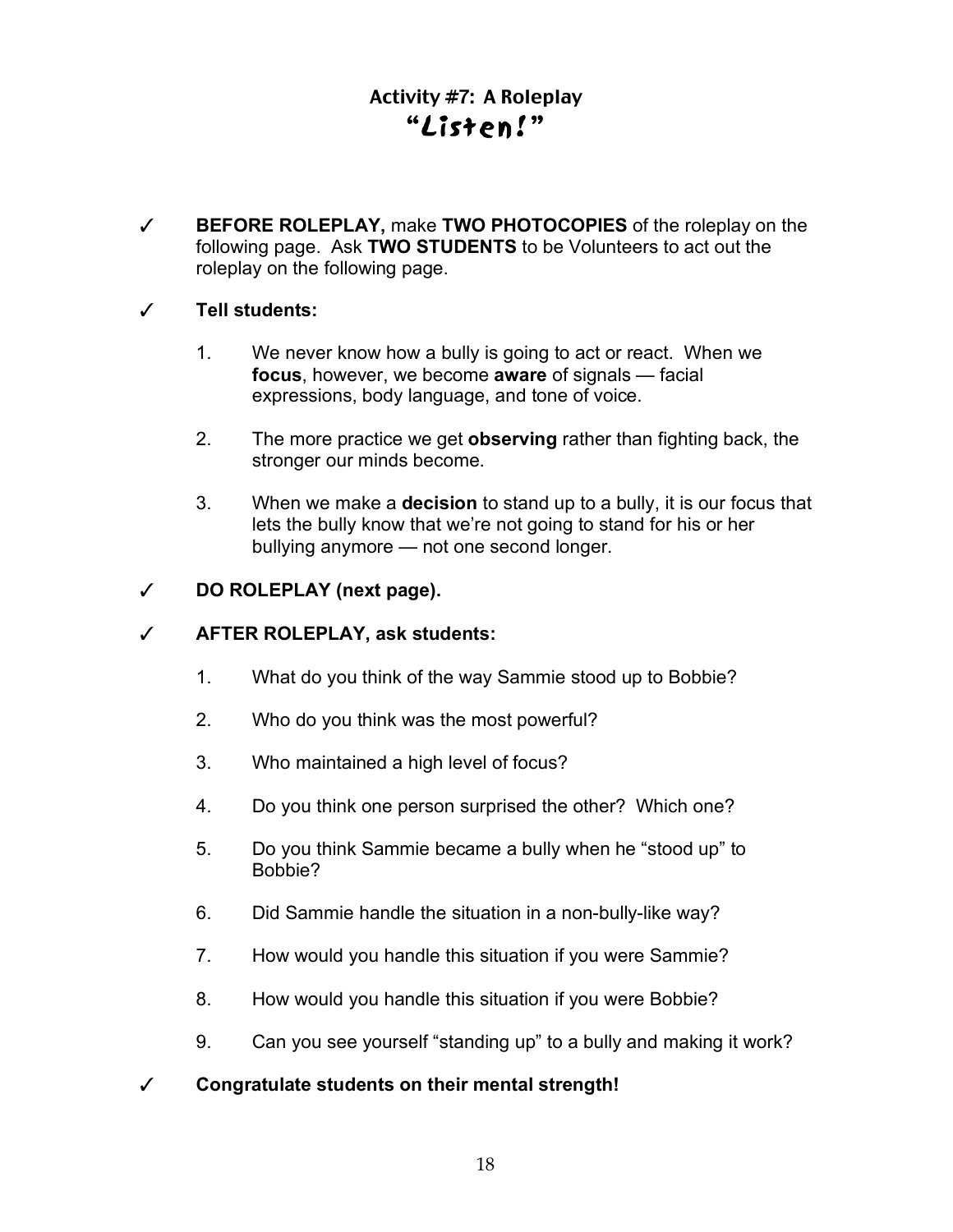### **ROLEPLAY** Listen!

### **BOBBIE**

Hey, you! Sammie! Listen to me! What are you doing just sitting there with your eyes closed like a dumb idiot?

### **SAMMIE**

*(Sits calmly, without opening eyes:)* I'm practicing my martial arts.

### **BOBBIE**

You are the weirdest looking person I've ever seen in my life! Where did you get those frumpy clothes? Did your baby sister pick those out? Wow, I'll bet you think you look cool, huh? That hairstyle went out in about 1872. Don't you know how to get with it?

### **SAMMIE**

*(Keeps eyes closed and takes a big breath:)* This is my martial arts clothing, Bobbie. It's very comfortable.

### **BOBBIE**

Are you too dumb to know anything? I guess, considering where you live, how you grew up and the crazy people you hang out with — maybe this shouldn't come as a surprise to anyone. I've seen those stupid, cowardly, putty-brained people you call your friends. You're just like them!

### **SAMMIE**

*(Takes a big breath, opens eyes and stands up to face Bobbie, eye to eye. Takes a strong, self-assured stance, clears throat, then rattles off the following as quickly but as clearly and calmly as possible:)* Okay, here's the deal. Listen! What I wear and who I hang out with has nothing to do with you. Another thing: I don't have to listen to you. You know why? Because you do not matter in my life. You know what else? I find it difficult to even look at you. You know why? Because you take advantage of people and have no respect for anyone. Do you know why? Because you don't have respect for yourself! If you respected yourself, you wouldn't pick on other people! And here's the best offer you've probably had in your life: If you ever want to learn what respecting yourself is about, ask me sometime — when I'm in the mood to tell you. In the meantime, buzz off! (Walks away quickly.)

### **BOBBIE**

(Standing alone and silent for a moment:) What a jerk!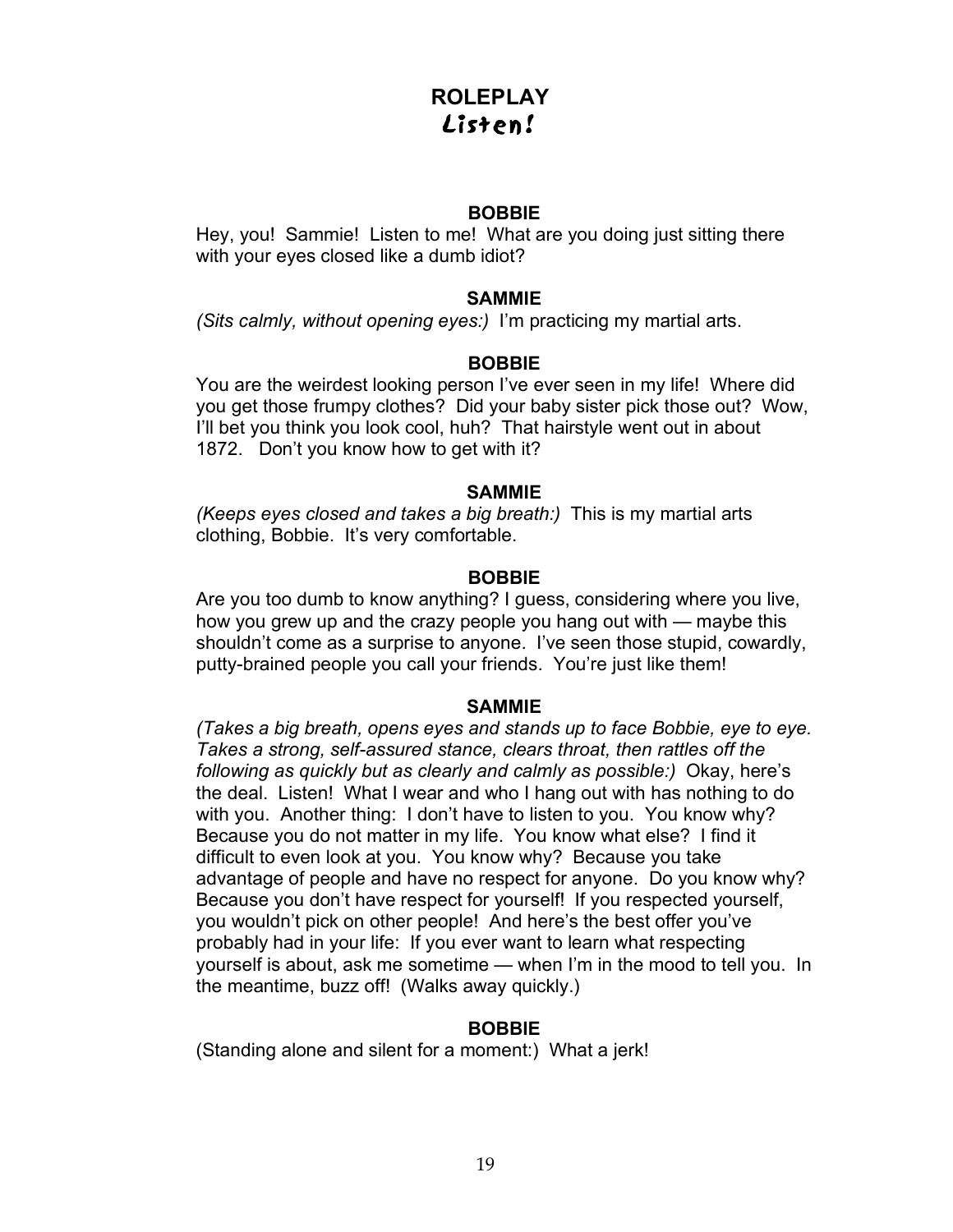## **LESSON 8:** *Scream or Yell* **Let's Hear That Voice!**

### **1. Ask students the following. Remember: You have only 15 minutes to get them motivated!**

- ❏ Do you think a powerful shout can end conflict before it starts?
- ❏ Why do you think that a shout or strong cry a *kiai* or *kiyop* can sometimes be more powerful than a punch?
- ❏ Do you think it's because our sense of hearing has a strong effect on how we think and how we act?

- ▲ *Kiai* is done by a sharp breathing out and tightening of the abdomen muscles in the lower stomach.
- ▲ Many parts of the body work together to create this shout. The brain, the head, the body, and the arms and legs as support.
- ▲ In the martial arts, *kiai* is used with a block, punch, kick or strike. The body and the breath work as one, and the synergy that comes from combining both is forceful.
- ▲ *Kiai* is mental as well as physical; it gives strength to a block or attack.
- ▲ As a combination of physical and mental skills, *Kiai* can stop a bully in the same way that a police siren or fire-truck siren can stop us from walking or driving. It's a call to attention that packs a very strong wallop.
- ▲ *Kiai* can frighten a bully, or throw a bully off guard, and, for a moment, make the bully forget about wanting to fight you or hurt you!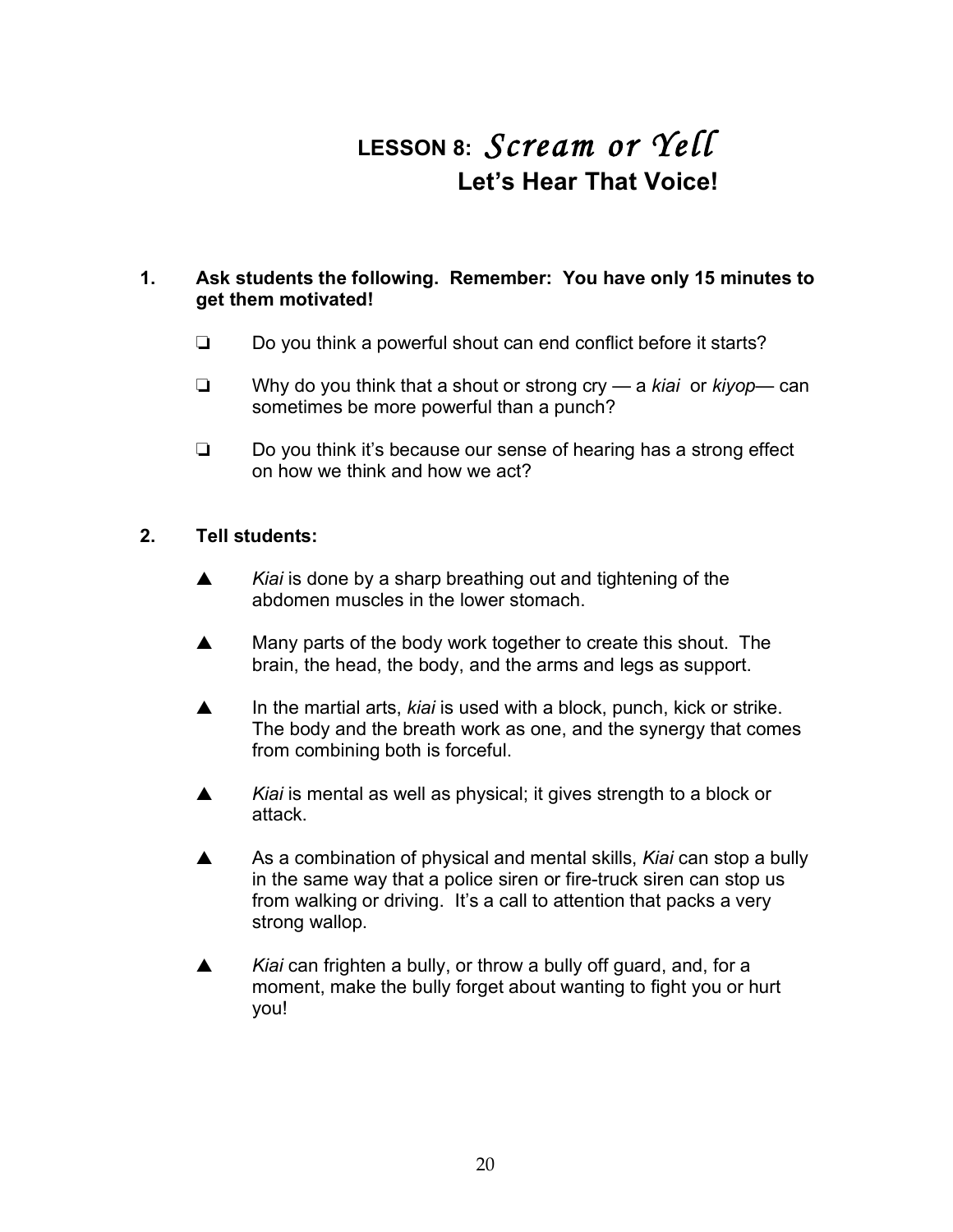### Activity #8: An Exercise "Scream!"

### ✓ **Ask students — and encourage all responses:**

- 1. What is the loudest sound you've ever made? *Encourage all responses.*
- 2. Have you practiced performing a *kiai*? Do you think it came from the pit of your stomach? Was it that strong?
- 3. If your life depended on a scream for help, do you think that scream would come from a very deep place?
- ✓ **Prepare a series of forms and moves to perform with your students that include the use of** *kiai* **so that they can practice emitting this call for help, this cry for peace.**
- ✓ **Prepare a series of short sentences that students can use with these forms and moves — sentences that end with a** *kiai***.**
- ✓ **Each student performs a pattern of moves, says the sentence aloud, and ends with a kiai! Here are some examples, but make up some of your own!**
	- ❏ Pattern of moves + "I need help NOW!" + kiai!
	- ❏ Pattern of moves + "That bully deserves THIS!" + kiai!
	- ❏ Pattern of moves + "Don't use that knife!" + kiai!
	- ❏ Pattern of moves + "Look out! He's got a gun!" + kiai!
	- ❏ Pattern of moves + "Stop that thief!" + kiai!
	- ❏ Pattern of moves + "Get First Aid, NOW!" + kiai!
	- ❏ Pattern of moves + "Look out! A speeding car!" + kiai!
- ✓ **Use each statement as often as you like, but take the time to make up some of your own that you know will fit your students' lives and situations, and inspire them to perform strong kiai's!**
- ✓ **Congratulate students on their good work!**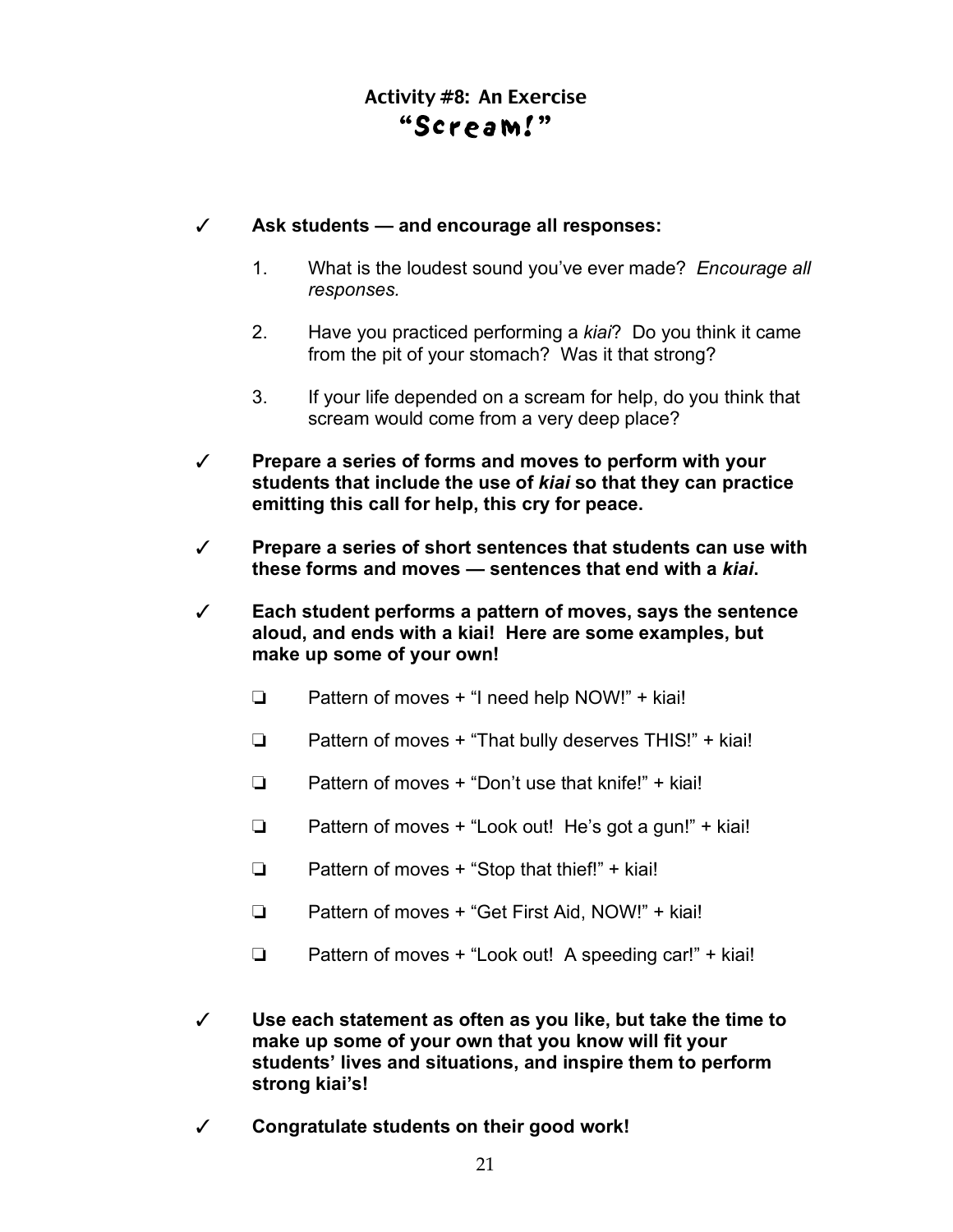## **LESSON 9:** *Use Authority* **Help Is on the Way!**

### **1. Ask students the following questions. Get them to think quickly!**

- ❏ Some people think that calling for help, or bringing in an adult to help you in a difficult situation, is being a coward, or "ratting" on someone. What do YOU think?
- ❏ If a bully is hurting you, do you think you have the right to use any means possible to get help?
- ❏ Isn't our highest goal always to stop a fight, any way we can?
- ❏ Do you think kids and adults should stop bullies together, as a team? Why do you think so?
- ❏ Who are some adults you would call if you needed help?
- ❏ Would you call your parents? A brother or sister? A teacher? A police officer? A friend?

### **2. Tell students, with assurance**:

- ▲ It's important for us to learn skills that help us end conflict before it starts, and before anyone gets hurt.
- ▲ One of those skills is knowing when to call for help.
- $\blacktriangle$  There is a right time to call for help the right time to call for help is when you know you need it!
- $\blacktriangle$  It's okay to call someone who is more powerful physically, mentally, or both.
- ▲ When it comes to **Mental Self-Defense™** skills, calling for help is just as valid as refusing to fight or walking away.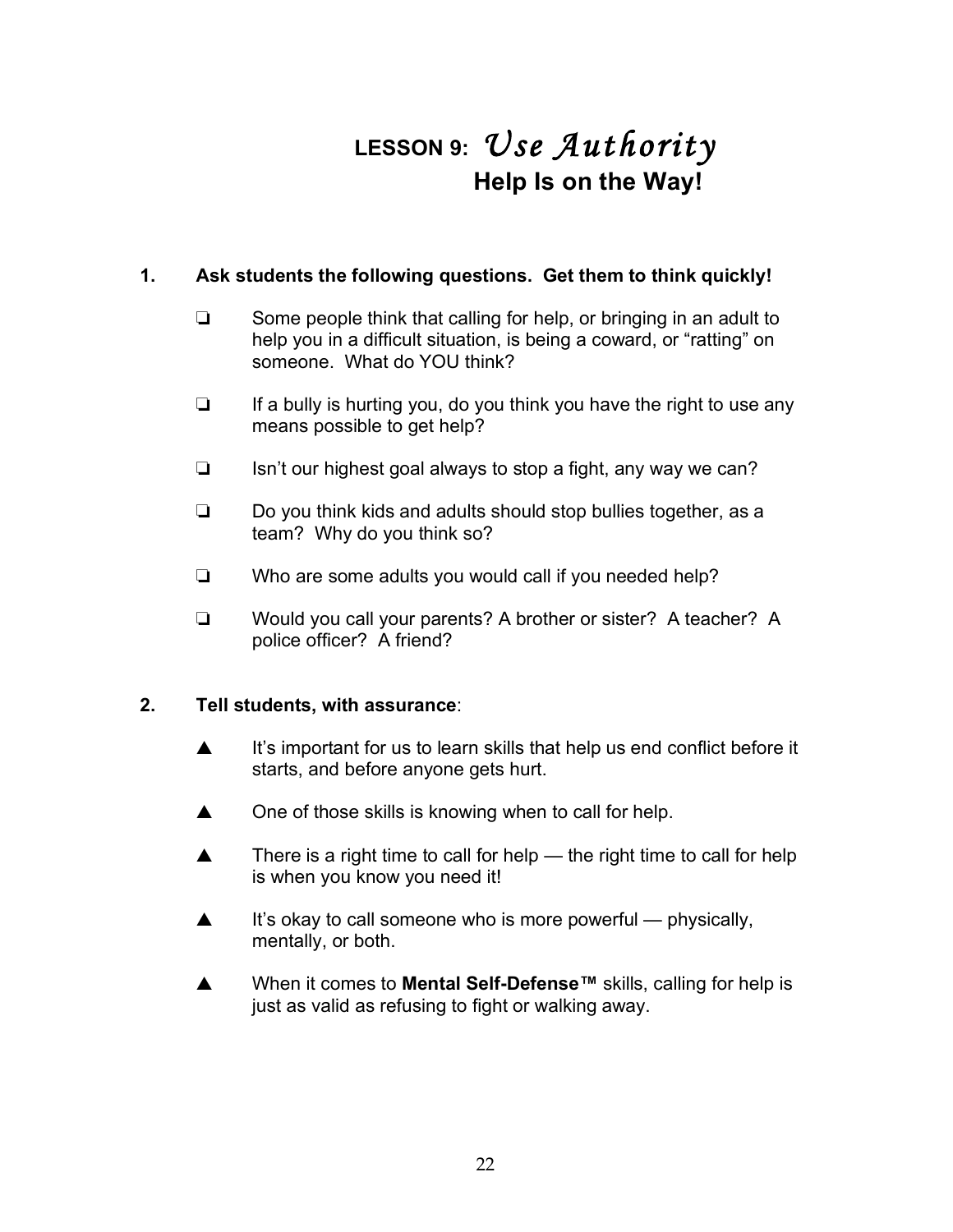### Activity #9: A Roleplay "Help!"

- ✓ **BEFORE ROLEPLAY**, make **TWO PHOTOCOPIES** for Volunteers. Tell students:
	- 1. Calling for help is a positive way to stop a fight before it starts.
	- 2. Knowing when to call for help is a strength rather than a weakness.

Ask for two Volunteers to read the following roleplay between **Jaron** and **Jesster** in front of the class.

| Tell Jesster: | You are an angry bully; you want to fight.  |
|---------------|---------------------------------------------|
| Tell Jaron:   | Your number-one goal is to prevent a fight. |

Tell Volunteers that words in parentheses ( ) are instructions to them and should not be read out loud.

### ✓ **DO ROLEPLAY (next page).**

### ✓ **AFTER ROLEPLAY,** ask students:

- 1. How do you think Jaron handled this situation? Would you have handled it in the same way?
- 2. Did Jaron try any other alternatives before calling for help? Which?
- 3. Did Jaron try to be nice? Make friends? Did it work?
- 4. Do you think Jaron was wise to call for help? Why? Was Jesster pretty threatening?

### **Remind students:**

- ▲ When you sense that you may be in danger, your main goal is to prevent anything dangerous from happening.
- ▲ Do not be afraid to call for help when you need it. If your instinct tells you that you need help, call for it!
- ▲ Calling for help stops a fight before it starts!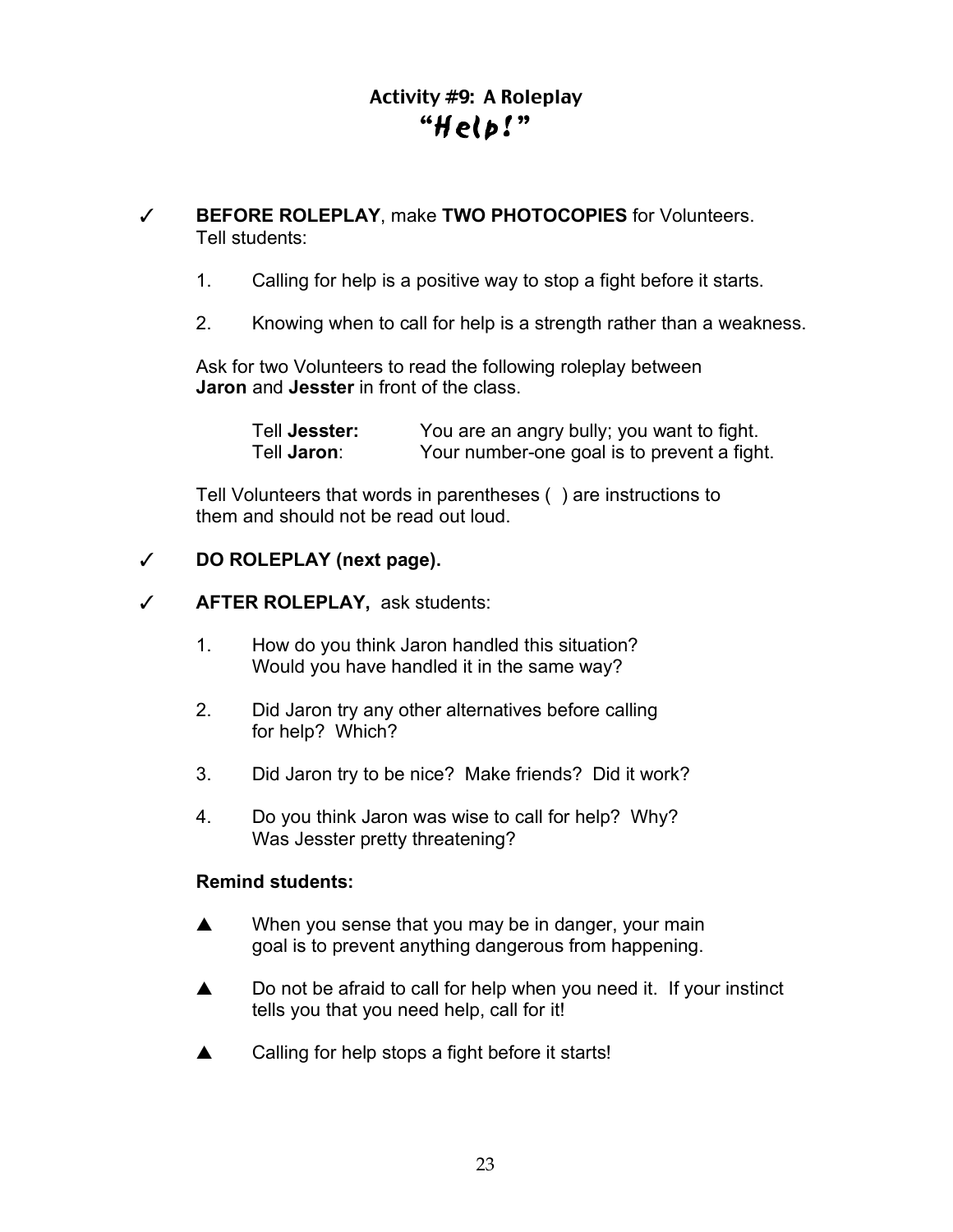### **ROLEPLAY** Help!

### **JARON**

(To self:) Uh-oh. Here comes that bully, Jesster. This could be scary. Maybe if I say something pleasant, it'll be okay.

### **JESSTER**

(To self, angry:) Okay, okay. So I'm gonna fail geometry. Big deal! The stupid principal expects me to do something about it, right*?* (Kicks the street.)

### **JARON**

(To Jesster:) Hi, Jess. Great football game yesterday, huh?

### **JESSTER**

(Angry:) WHO CARES! (Grabs Jargon by the collar.) WHAT MAKES YOU THINK I CARE ABOUT A STUPID GAME? WHAT MAKES YOU THINK I CARE ABOUT ANYTHING *YOU* SAY!?

### **JARON**

Hey. What are you doing? Let go! I didn't mean anything. I was just trying to be friendly.

### **JESSTER**

SHUT UP! I don't want to hear another word out of you!

### **JARON**

I don't want to fight, so I'm not going to get into it.

### **JESSTER**

SHUT UP, Jaron! Take off those stupid glasses!

### **JARON**

Didn't I help you with your geometry stuff last week? What's the matter with you, Jess? Are you not feeling well? What did I do?

### **JESSTER**

SHUT UP! SHUT UP! SHUT UP! TAKE OFF THOSE GLASSES!

### **JARON**

(Looks around and sees school principal, and shouts:) MR. ROTH! MR. ROTH! HELP! COME HERE, PLEASE! JESS IS ABOUT TO GO NUTS! I NEED HELP!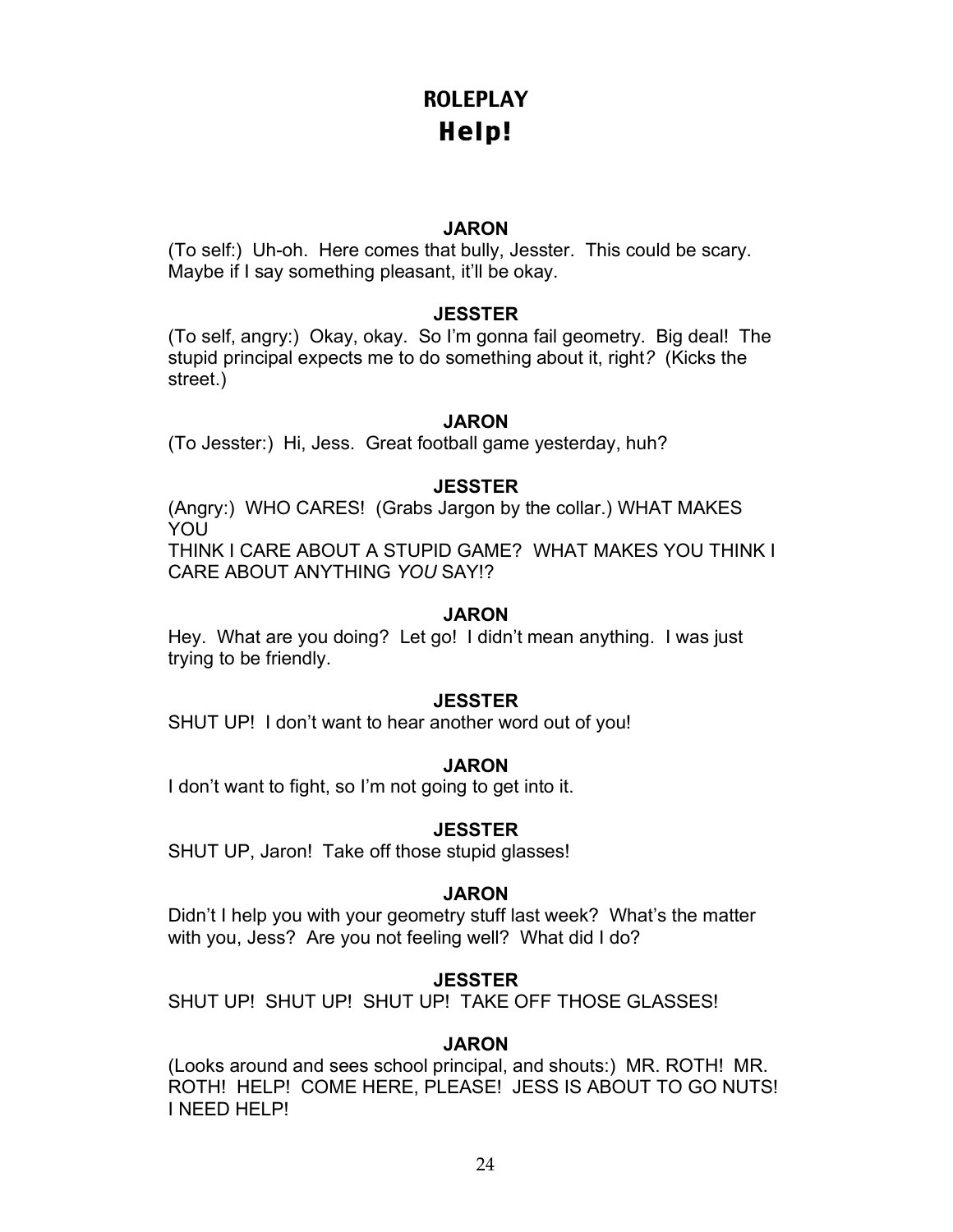## **LESSON 10:** *Ignore the Threat* **The Bully Is Invisible!**

### **1. Ask students the following. Keep them stimulated and animated!**

- ❏ What do you think it means to **ignore** a bully?
- ❏ Does ignoring mean **not listening** to anything a bully says to you?
- ❏ Does it mean to walk away, **pretending** you didn't hear a word the bully says to you?
- ❏ When we ignore a bully, do we pretend that he or she is invisible isn't there? Do you think that this can work well with some bullies, and not so well with others?
- ❏ If a bully says something mean to us, or yells at us, or calls us a name, or threatens to beat us up — should we do absolutely nothing?
- ❏ Do you think it takes a strong mind to ignore someone who's calling you names? Do you think you have the mental strength to let someone call you names, and not fight back?

### **2. Tell students, as you would talk to a good friend:**

- ▲ Ignoring a bully's threats is a way to walk away with confidence, because you know that you are stopping a fight from starting!
- ▲ Ignoring a bully's threats requires caution. Many bullies don't like to be ignored.
- $\triangle$  So if you decide to ignore a bully, you better get ready to move quickly  $$ just in case!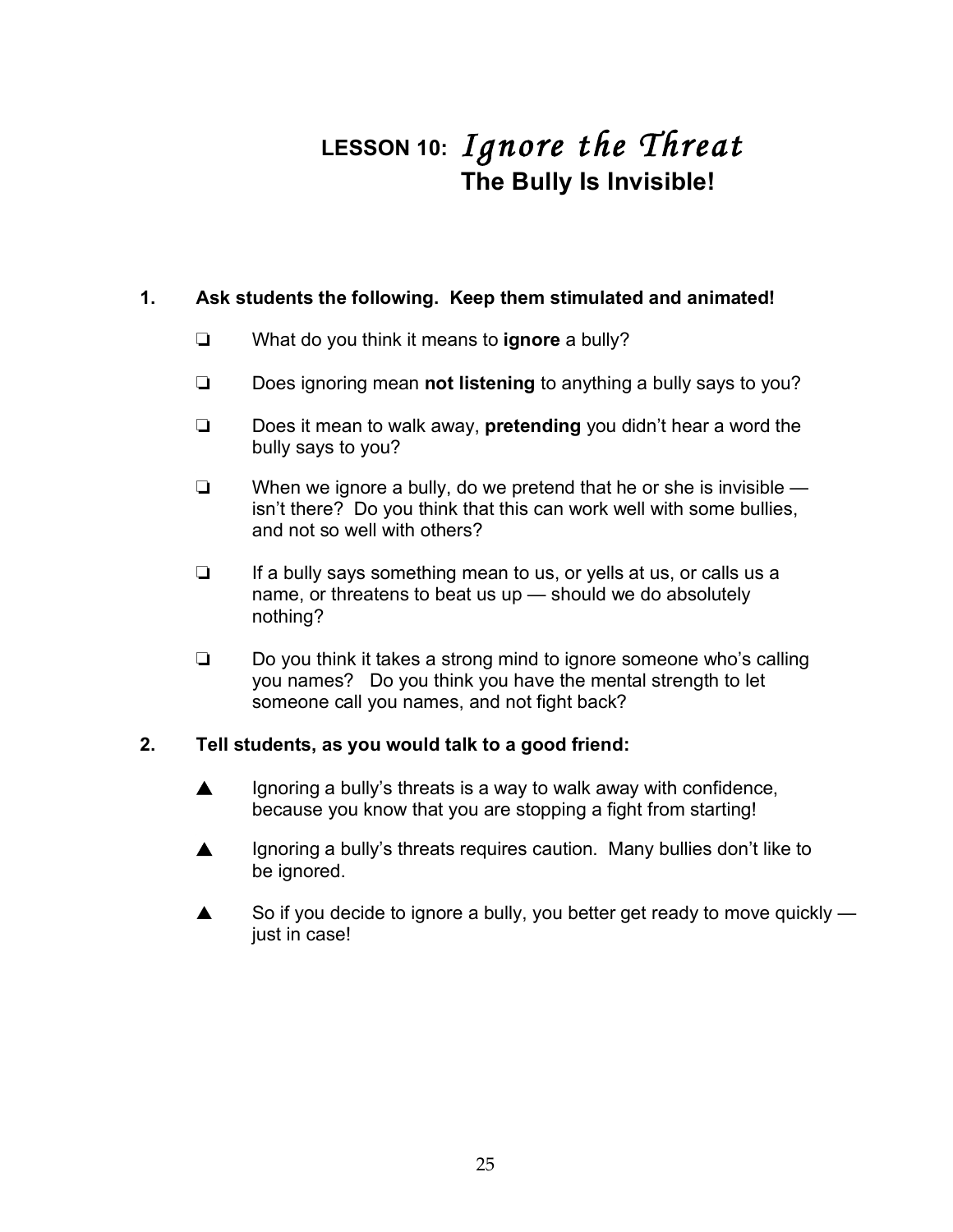### Activity #10: A Roleplay Invis ible!

✓ **BEFORE ROLEPLAY**, make two PHOTOCOPIES of roleplay.

Ask for **TWO VOLUNTEEERS** to read the following roleplay between **Marsh** and **Genghis** in front of the class.

Tell **Genghis**: You are going to ignore this bully. Tell **Marsh:** You are a bully and you know what you want.

### ✓ **DO ROLEPLAY (next page).**

### ✓ **AFTER ROLEPLAY,** ask students:

- 1. How did Genghis deal with the bully?
- 2. Do you think ignoring the bully worked well for Genghis? Why do you think so?
- 3. Do you think Marsh has a powerful mind? Why?
- 4. Do you think Genghis has a powerful mind? Why?
- 5. Do you think that ignoring the bully is a temporary solution to the problem? In other words, do you think that Genghis will have to deal with this bully again?

### **Remind students:**

- ▲ When deciding to ignore the bully, it helps to imagine the bully gone — to pretend the bully is invisible!
- ▲ When we ignore a bully, we take a chance. The bully could back down, but the bully could also get angrier.
- ▲ We never know for certain what a bully's response is going to be.
- ▲ That's why it's good to be prepared. When you make the decision to ignore a bully, you need to be prepared to get away — just in case — as quickly as you can.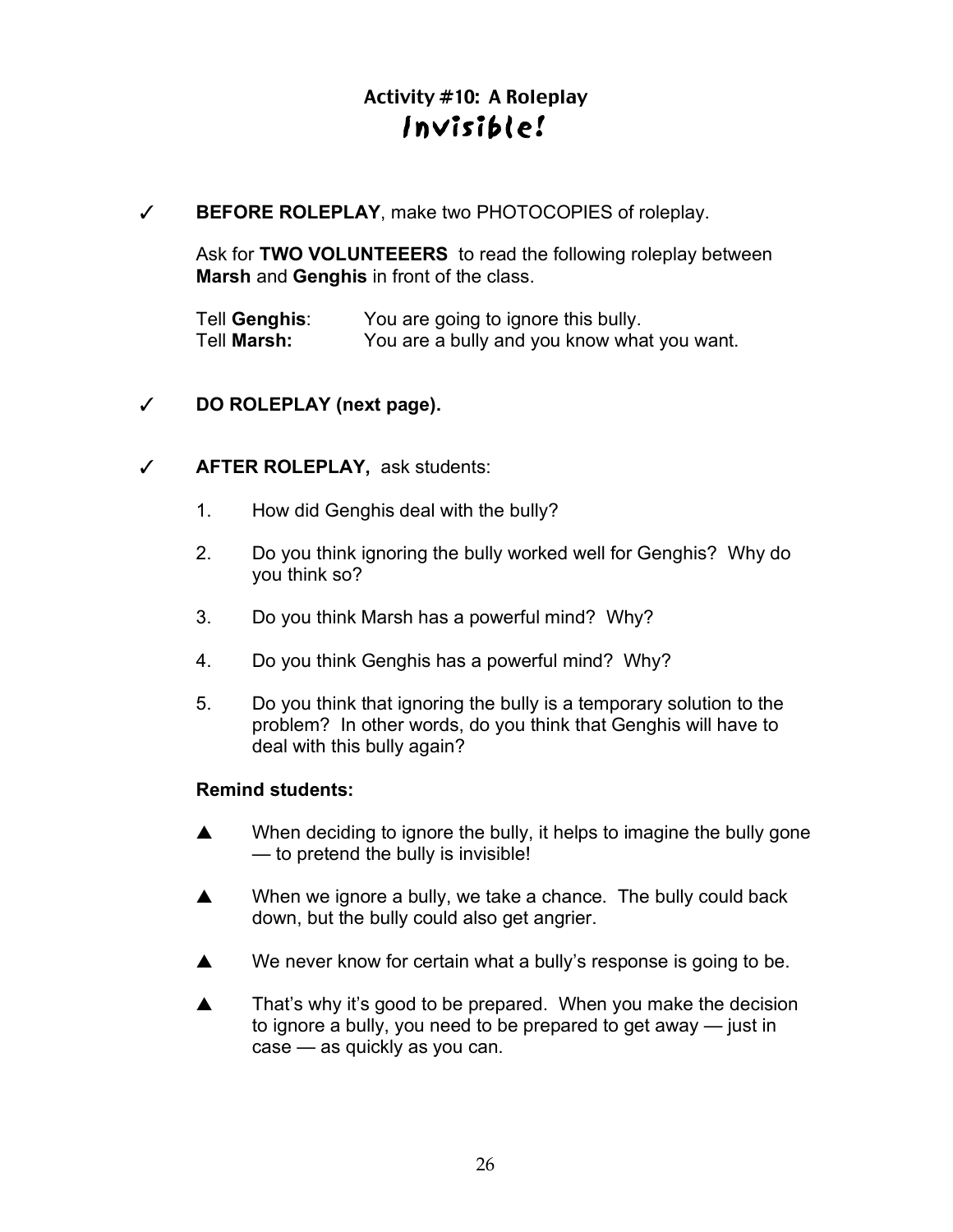### **ROLEPLAY** INVISIBLE!

### **GENGHIS**

*(Sits in a comfortable position, reading a book.)*

### **MARSH**

*(Shouting:)* Hey, you! Genghis*! (Waits for a while but gets no response.)* HEY! I'm talking to you! Are you deaf?

### **GENGHIS**

*(Continues to ignore Marsh and to read.)*

#### **MARSH**

Listen, you creep! You know you were supposed to do my social studies homework for me yesterday. Where were you after class? I was looking for you! *(Waits for a response.)*

### **GENGHIS**

*(Shifts sitting position but says nothing.)*

#### **MARSH**

If you don't start talking. . .

### **GENGHIS**

*(Interrupts Marsh, as if Marsh wasn't really there:)* It's difficult for me to pay attention to my reading when you talk to me like this. I understand that you have a problem, but I'm afraid I can't help you.

### **MARSH**

I need that homework!

### **GENGHIS**

*(Looks up from book*.*)* I'm leaving. *(Stands up and walks away, as quickly as possible.)*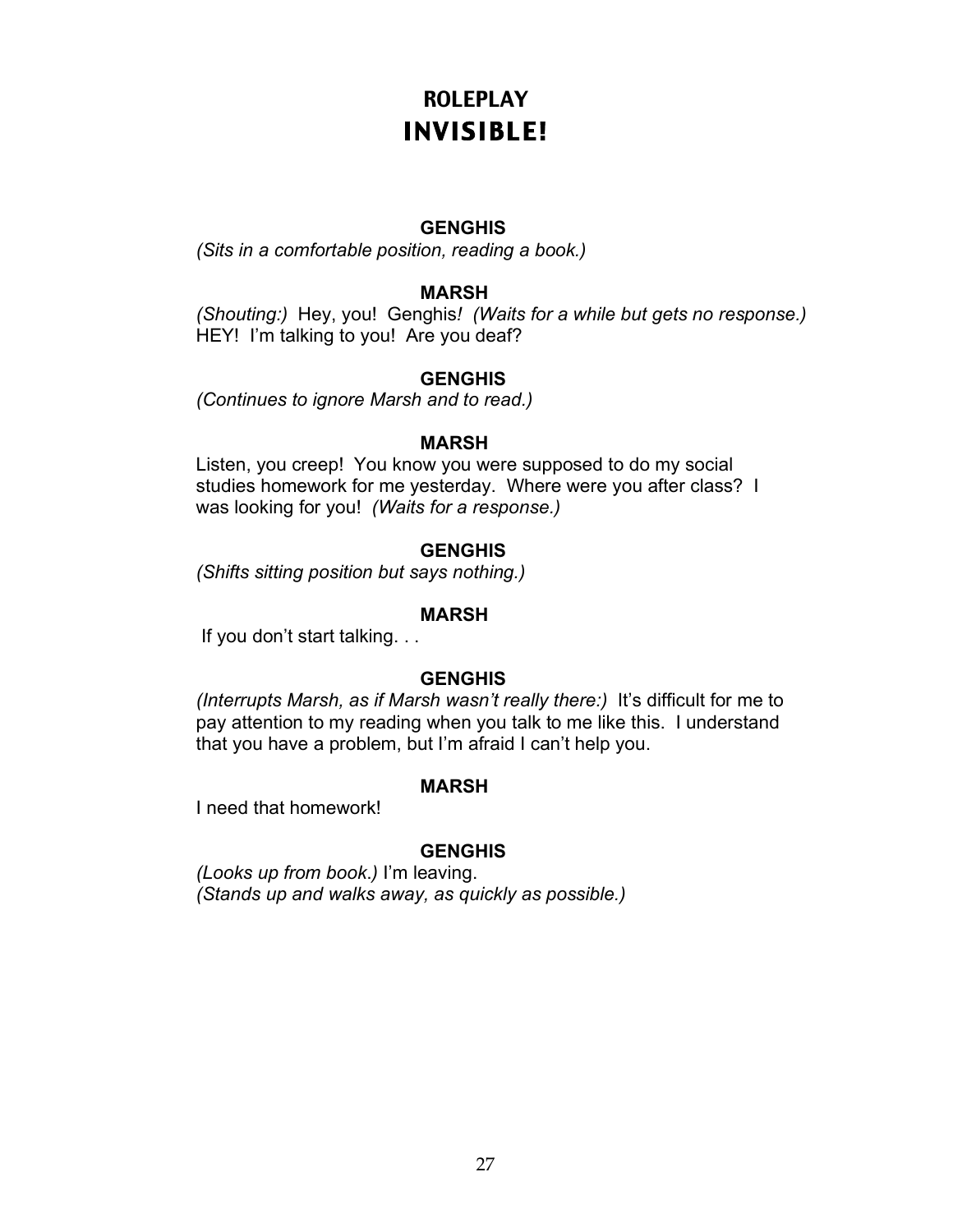## **LESSON 11:** *Reason with the Bully* **Mind Over Matter!**

### **1. Ask students the following questions. Make sure they understand, but move quickly!**

- ❏ What does it mean to reason?
- ❏ Does it mean to think things through before taking action?
- ❏ Do you think it's important in life to know how to reason well?
- ❏ Do you think, as you move through your life, that it will be helpful for you to practice reasoning skills — to strengthen your mind? Why do you think so?

- ▲ *Sen-no-sen* is the expression used to define an **awareness** of an attack before it happens.
- ▲ *Sen-no-sen* is like a sixth sense the ability to **sense** when a bully says or does something that communicates, without words, that an attack is about to happen.
- ▲ When your mind is involved in a mass of thoughts what you did yesterday, or what you plan to do tomorrow, or how you wish you might have done things differently — it is impossible to access this awareness.
- ▲ When your mind is wrapped around daily concerns, you will not be able to **sense** an attack that is about to happen.
- $\triangle$  When your mind is calm and the cup is empty! you can turn up this awareness. Sensing an attack, you can try to reason with a bully *before* the bully strikes.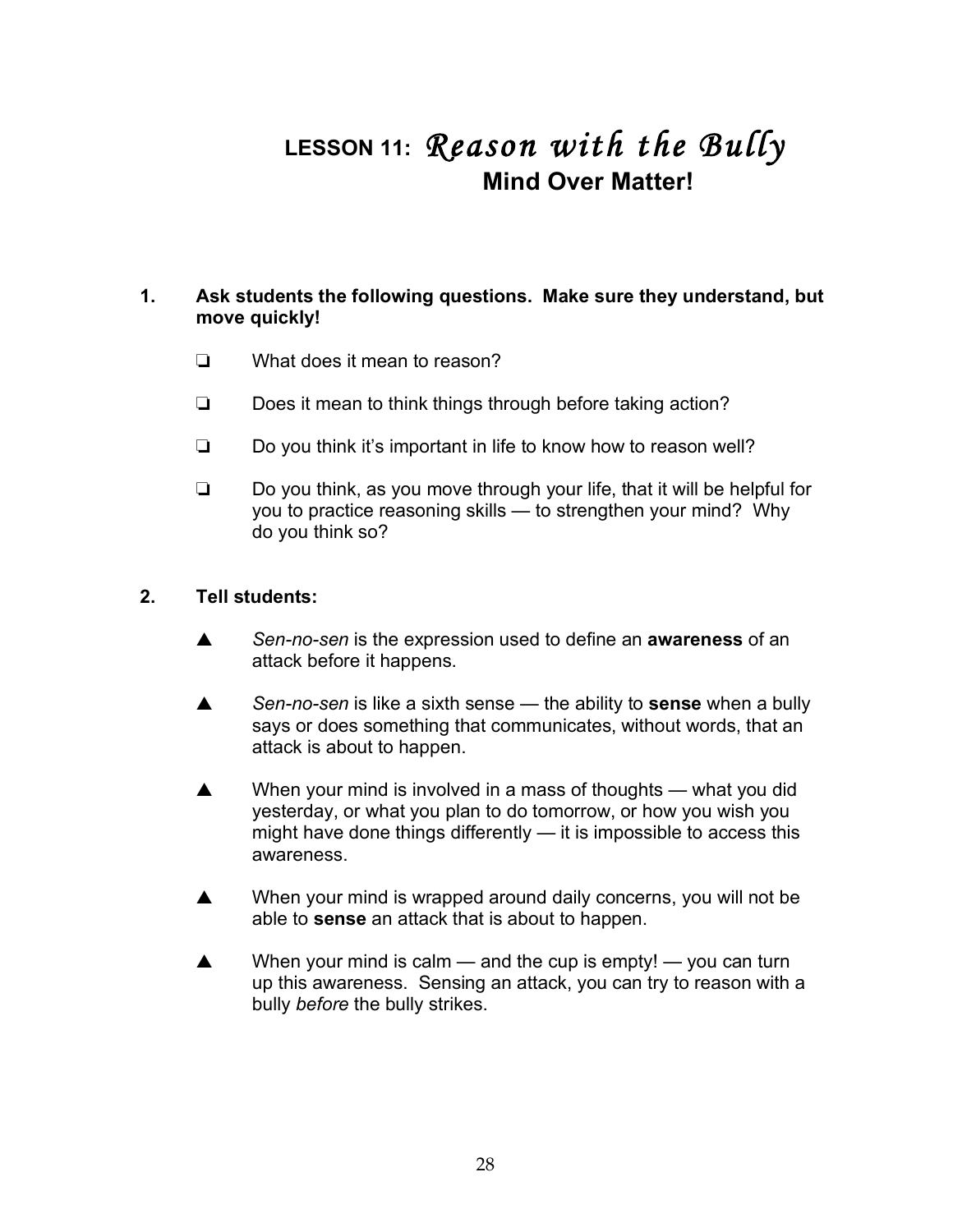### Activity #11: An Exercise Friend or Threat!

✓ **BEFORE THE EXERCISE:** Ask your students to form a circle.

Ask for a Volunteer to go into the middle of the circle. This Volunteer will get the chance to practice being aware, focused, on guard.

### ✓ **Tell the other students:**

- 1. One by one, **approach** our Volunteer in one of two ways either friendly, or threatening (without touching!).
- 2. Then, **once directly in front** of the Volunteer, you will either stay friendly, or be threatening.
- 3. So, you will do one of the following:
	- ▲ Approach friendly, and stay friendly.
	- ▲ Approach friendly, and become threatening.
	- ▲ Approach threatening, and stay threatening.
	- ▲ Approach threatening, and become friendly.
- ✓ **Ask for another Volunteer to be the first approacher. Then follow up with another one or two approachers. Move quickly! Leave enough time to give every student a chance to be in the center of the circle, to experience being "the victim."**
- ✓ **DO EXERCISE.** Give as many students as possible the opportunity to come to the middle of the circle.

### ✓ **AFTER EXERCISE, ask:**

- 1. How did it feel to be in the center of this circle?
- 2. Was it fun? Was it frightening? Why?
- 3. Were you forced to concentrate and clear your mind?
- 4. Did you lose focus for a second? If you did, what happened?
- 5. Were you forced to have a clear, "focused-on-the-here-and-now" state of mind and act precisely in the moment? How did that feel?
- ✓ **Congratulate students on their good work!**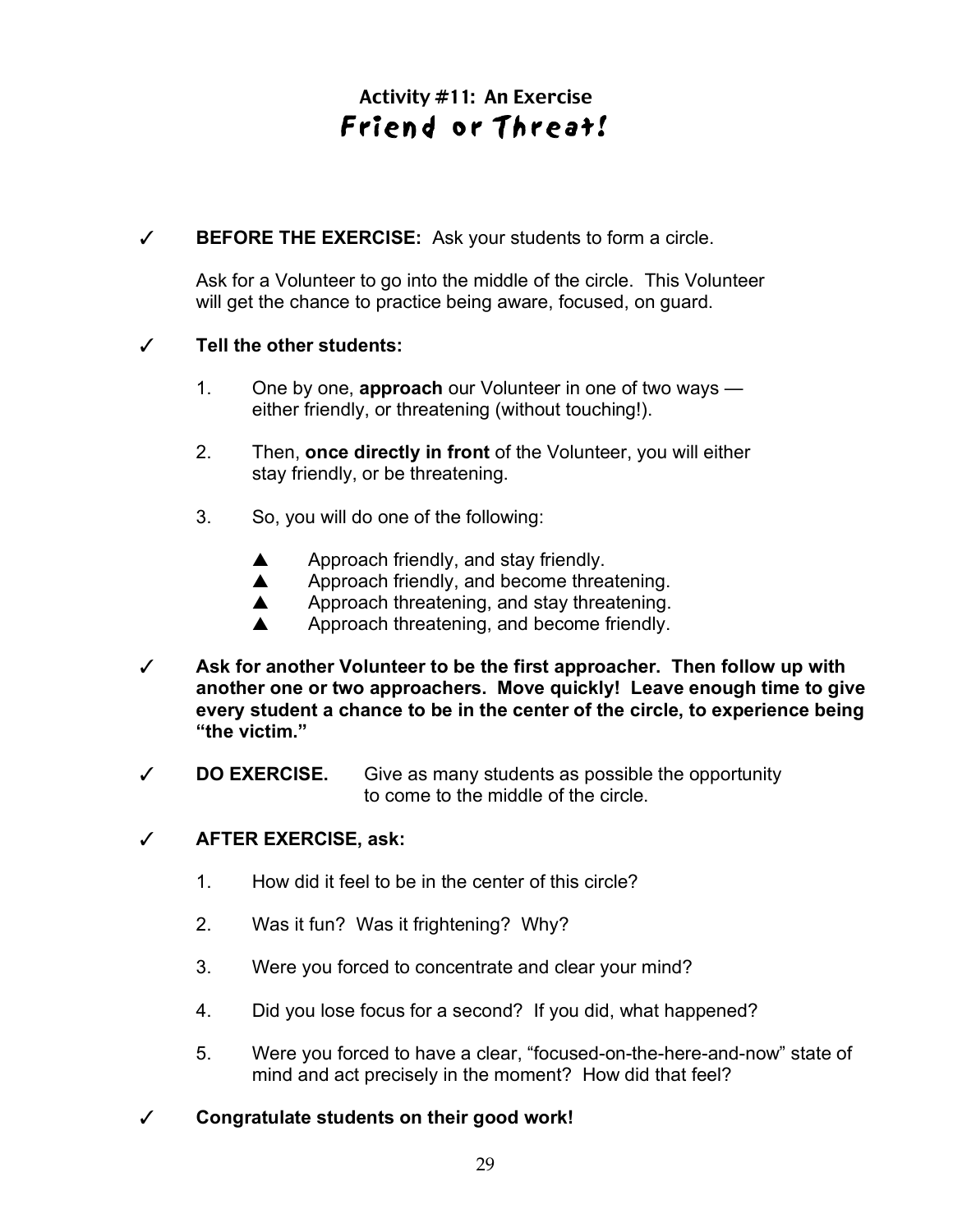## **LESSON 12:** *Take a Stance* **Show Your Unmistakable Intent!**

### **1. Ask students:**

- ❏ There is a saying: "He who hesitates is sometimes saved." What do you think it means?
- ❏ Do you think that the smart way to fight a bully might be to NOT fight the bully at all? Why do you think so?

### **2. Tell students:**

- ▲ Taking a martial arts stance does not mean you are going to fight; it means you are **ready** to fight, if necessary.
- ▲ You hope, by taking this stance, that the bully will back down and leave you alone. That, however, is not always what happens!
- ▲ Hopefully, you will try all the other ways to walk away with confidence **before** you take a martial arts stance.
- ▲ The art of Mental Self-Defense™ consists of three main ways to defend yourself if you are ever apporached or attacked by a bully:
	- ❏ **PREVENT** You can prevent a fight when you are AWARE of a bully *before* he or she is aware of you. We look at how the bully looks, and what the bully says.
	- ❏ **PREPARE** You can stop a fight when you learn to TALK your way out of a fight, either before it happens or once it's already begun. Use your Mental Self-Defense™ skills!
	- ❏ **PROTECT**  You can stop a bully from hurting you by learning martial arts physical self-defense skills — like ducking, dodging, getting free of someone's hold, and blocking.

**By combining physical self-defense skills with mental self-defense skills, we can STOP a fight BEFORE it starts! That is our highest goal!**